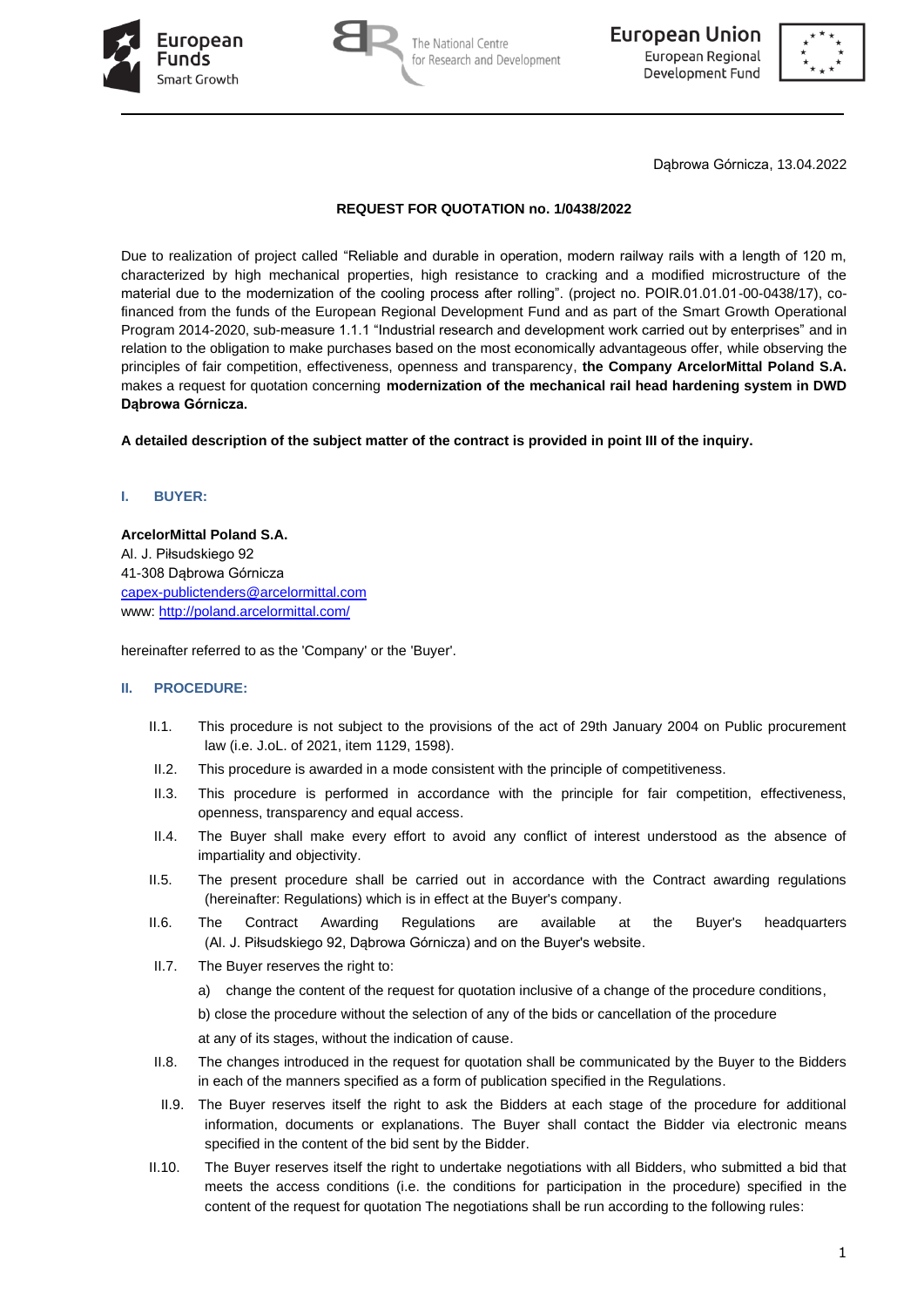





- a. after the lapse of the bids submission deadline, the Buyer shall notify all of the Bidders, who submitted their non-rejectable bids about the possible execution of negotiations and shall invite those Bidders for negotiations, whereby the meeting dates shall be arranged individually with each Bidder,
- b. the arrangements concerning the date of negotiations shall be run via electronic mail,
- c. the negotiations shall solely cover those parameters which constitute the bids evaluation criteria,
- d. the flow of the negotiations shall be documented in the form of a written report signed by the negotiation teams of the Buyer and of the Bidder,
- e. within the deadline determined by the Buyer, the Bidder submits a modified bid which takes into account the arrangements from negotiations. The modified bid may not contain conditions which are less beneficial than the original bid,
- f. in case the Bidder refuses to take part in the negotiations, the negotiations fail to lead to binding arrangements or the Bidder fails to submit a modified bid, then the originally submitted Bidder's bid shall be subject to evaluation,
- The Buyer may ask the Bidders to give their consent to an extension of the bid validity period.
- II.11. In case of closing of the procedure without a selection or cancellation of the procedure, the Buyer shall immediately inform the Bidders, who submitted the bids and publish a relevant information.
- II.12. This request for bid does not oblige the Buyer to conclude an Agreement.
- II.13. As part of this procedure the Buyer **does not allow** the possibility of acceptance of partial bid.
- II.14. As part of this procedure the Buyer **does not allow** the possibility of awarding variant bids.
- II.15. The submission of a bid is equal to the acceptance, without reservations, of the contents of this request for bid together with its appendices as well as the Contract Awarding Regulations.
- II.16. The Bidders are entitled to means of legal protection in the form of a protest concerning the bids evaluation which is performed in accordance with the Contract Awarding Regulations.
- II.17. The documentation related to this request for quotation (together with appendices) shall be prepared in the Polish and English language. In case of discrepancies in the contents of the indicated documentation, the English version of the bid shall be binding.
- II.18. In a situation where one of the documents is prepared in only one language version, the Bidder, may send an e-mail request addressed to the Ordering Party and therefore has the option of receiving the language version he needs.
- II.19. In the situation when the Ordering Party receives from the Bidder the offer in only one language version, the Bidder is obliged to deliver to the Ordering Party the relevant translation within two weeks from receiving the request from the Ordering Party via e-mail. The translation shall include all the clarifications made by the Bidder.
- II.20. In the event that the selected Contractor withdraws from concluding the contract with the Ordering Party or if the contract is not signed within 60 days from the announcement of the information on the selection of the best offer, the Ordering Party has the right to conclude a contract with the next Contractor who obtained the next highest number in the contract award procedure. points.

#### **III. DESCRIPTION OF THE CONTRACT SUBJECT MATTER (TOGETHER WITH AN INDICATION OF THE CPV CODES):**

Code / CPV codes<sup>1</sup>: 51134000-0, 51514100-9, 51541400-0, 51111100-4, 51111300-6

*<sup>1</sup> Pursuant to the Commission Regulation (EC) no. 213/2008 of 28th November 2007 amending the Regulation (EC) no. 2195/2002 of the European Parliament and of the Council on the Common Procurement Vocabulary (CPV) and the Directives 2004/17/EC and 2004/18/EC of the European Parliament and the Council on public procurement procedures as regards the revision of the CPV*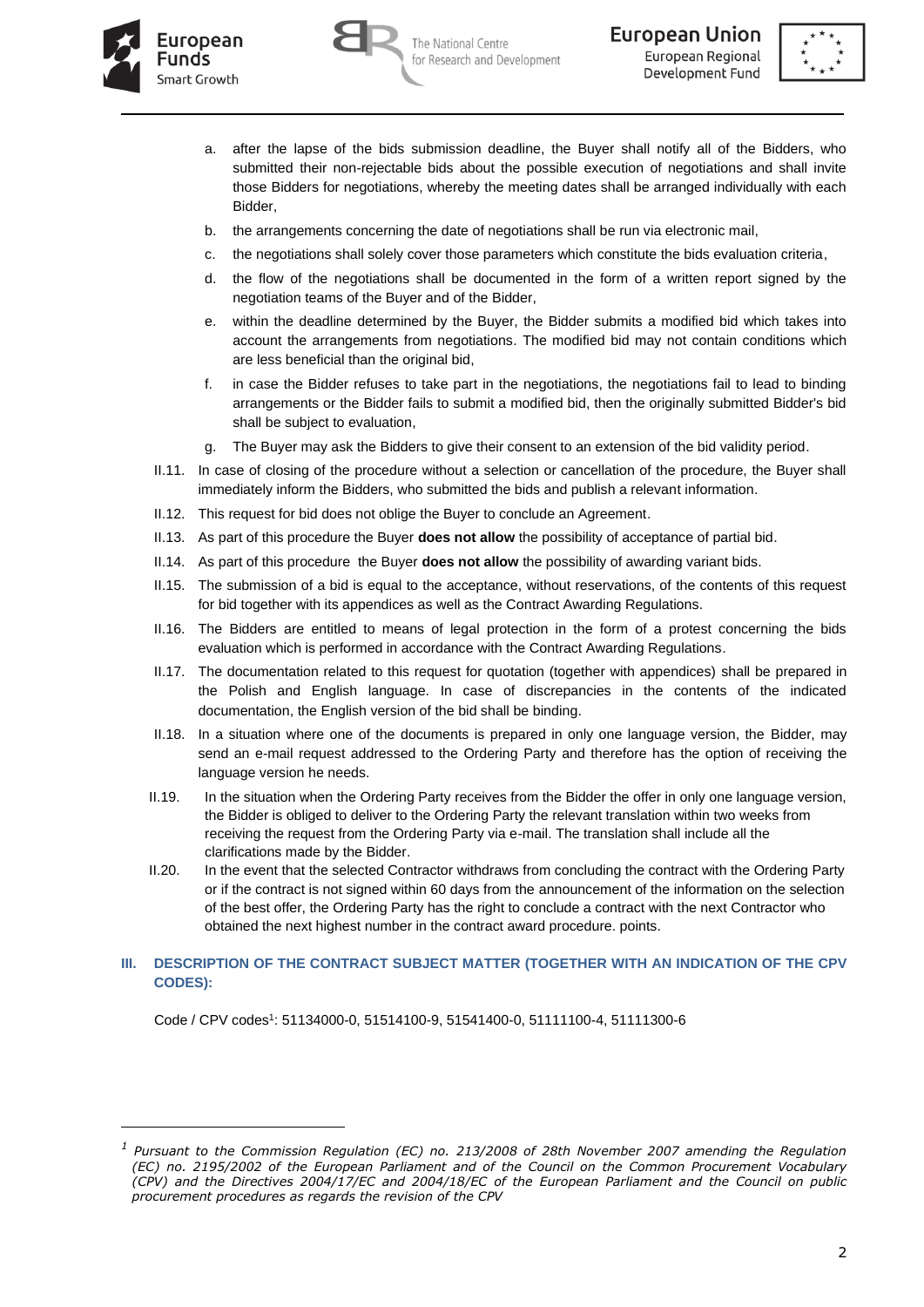





Name of CPV code: Installation services of compressors, Installation services of machines and equipment for water purification or filtering, Installation services of metallurgical machines, Installation services of electric motors, Installation services of transformers

The subject of the contract is the **modernization of the mechanical rail head hardening system.**

### **A detailed description of the subject matter of the contract is provided in point III of the inquiry.**

ArcelorMittal Poland S.A. in order to improve the quality of the manufactured rails, it plans to modernize the installation into a rail head hardening line and install a vertical roller straightener. All mechanical equipment will be provided by the technology supplier. Hardening the rail head will allow to achieve its high mechanical parameters: high wear resistance, fatigue caused by rolling contact, cracking and tensile strength, and high hardness. Straightening the rails in the new vertical straightener will ensure better straightness and minimize residual stresses. The new hardening line will be installed after the last rolling stand and before the hot saws. The assembly will include the installation of hoists, a new control room, assembly of two polymer baths -  $\sim$ 130m in length with a tilting system, assembly of brackets for piping, assembly of two steam demisters at the beginning and end of the head hardening line, assembly of brackets on the B3 building for the piping system , installation of two  $\sim$  23m high chimneys and installation of accessories inside the new building - the technological part of polymer preparation. Installation of a new fence - fencing of the hardening line and installation of protective barriers on the B3 electrical building. It will be the Bidder's responsibility to provide sufficient personnel and equipment / tools to complete the work on time.

The place where the subject matter of the order is performed is Dąbrowa Górnicza, Poland.

Due to the fact that the full description of the subject matter of the contract is a **business secret**, the BUYER informs the full description of the subject matter of the contract together with the drawings will be provided after the Bidder sends back a signed CONFIDENTIALITY STATEMENT (Appendix No. 3) attached to this inquiry. **The CONFIDENTIALITY STATEMENT must be signed by authorized persons on the Bidder's side.**

**Provision of access by the BUYER for Bidders to the full content of the description of the subject matter of the contract (i.e. the drawings) will be made electronically within 3 working days of receipt of the signed CONFIDENTIALITY STATEMENT.**

The Ordering Party will evaluate only offers of Bidders who signed the CONFIDENTIALY STATEMENT and gained access to the full scope of technical specification, together with its attachments.

The site visit will take place upon the bidder's written request. The bidder may participate in the site visit after signing the CONFIDENTIALITY STATEMENT, a specimen of which can be found in Appendix No. 3.

**The CONFIDENTIALITY STATEMENT must be signed by authorized persons on the Bidder's side.**

## **ATTENTION:**

**Due to the sanitary restrictions and rules resulting from the situation of the coronavirus pandemic and the internal rules of the Company in terms of work organization, and to meet the bidders' needs in terms of detailing the content of the subject of the quotation, the Buyer prepared a package of organizational solutions for bidders interested in participating in the procedure.**

**The first solution is the possibility of conducting a remote site inspection**. Details of remote site visit are listed below.

**The second solution is a video recording prepared by the Buyer regarding the existing infrastructure of the Company at the Blast Furnace Department and specific technical conditions that may affect the implementation of the subject matter of the order. Video can be played during 1 hour MS Teams session with explanations given by Buyer technical team.** The date of the video playback session will be agreed with the Bidder by an e-mail.

DETAILED INFORMATION ON POSSIBILITIES FOR A REMOTE SITE VISIT: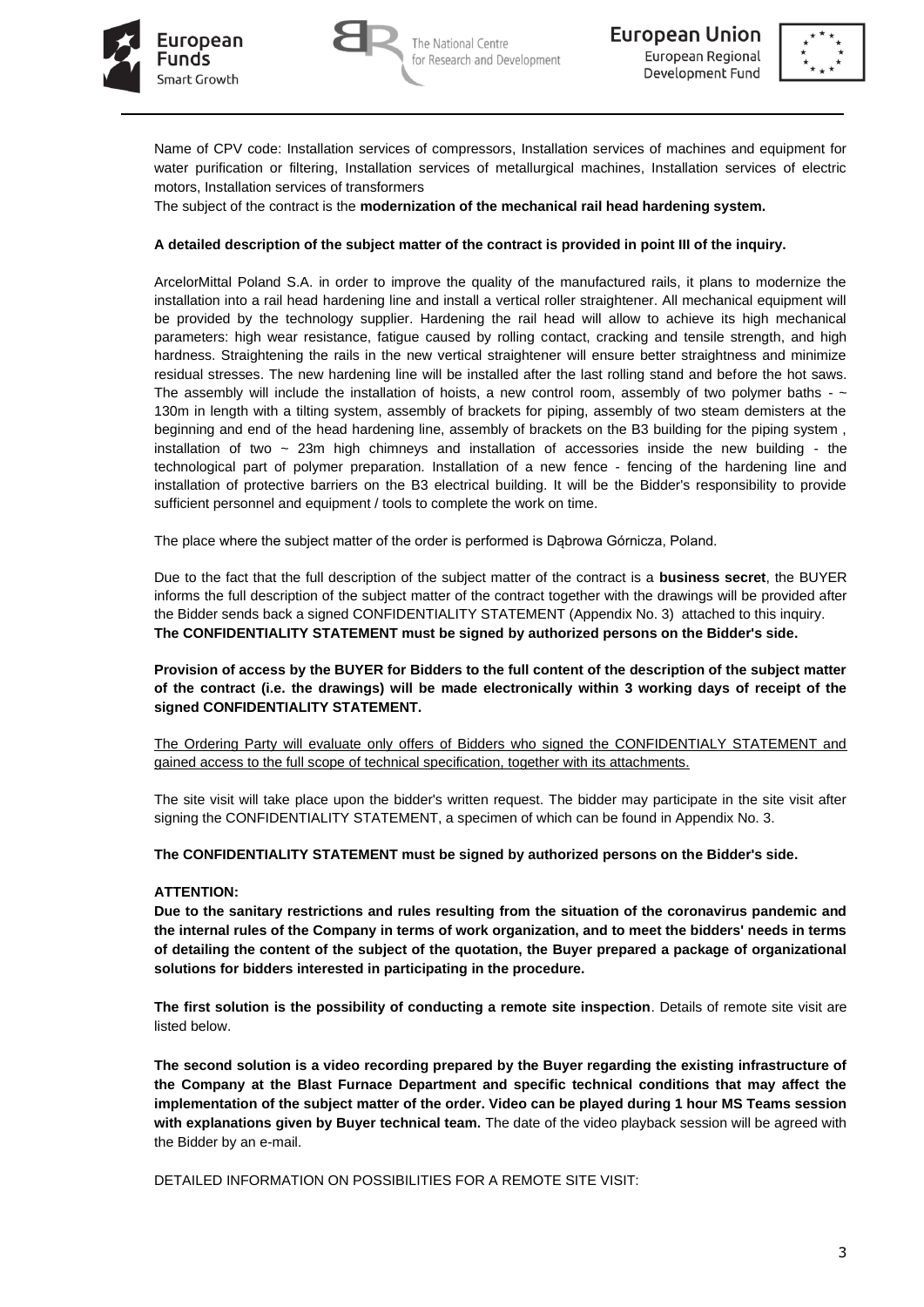





A remote site visit will be held by video connection between the Buyer and the Bidder at the agreed time through the MS Teams application with the possibility of using a microphone and a camera. The vision takes place in the form of a videoconference, which can be maintained via a computer connected to Internet, after receiving an invitation from the Buyer.

After receiving an e-mail from the Buyer to the e-mail address indicated earlier, please join the meeting by pressing the "Join meeting" button (or a similar button - depending on the platform used).

The Bidder, agreeing on the date of the vision, must indicate the names of the people who will participate in the remote vision. Due to the organizational reasons, the Bidder has the right to include a maximum of 10 participants.

In case when the user has never used a videoconferencing platform, it may be necessary to install a plugin to enable the use of the videoconference platform. Due to the number of videoconference

and the applicable time limit for each video meeting, it is very important for the Applicant to log in on time, taking into account several minutes of spare time for technical matters, such as checking the microphone, webcam and Internet connection stability. The Buyer is not responsible for any technical aspects of organization of the remote vision by the Bidder.

Before videoconference starts, make sure the camera is not covered and that the microphone and speaker in the workstation are working properly. **The Bidder cannot record the course of the meeting (complete ban).** A voice recording of the meeting will be done by the Buyer.

The panel meeting takes place in the form of questions and answers.

The Bidder will have the right to participate in one remote site visit that will last no longer than 2 hours. The date of the remote site visit will be agreed via e-mail correspondence**.** 

**The deadline for completing the subject of the contract: 62 days from the indicated date of commencement of work after the conclusion of the contract with the selected Bidder. The implementation date is divided into 4 stages**

- **Installation before the standstill of the rolling mill: 31 days from the date of the final assembly commencement date (entry criteria) completed with a signed protocol**
- **Installation during the standstill of the rolling mill: 23 days ended with a protocol signed by both parties and declaration of readiness for testing**
- **Execution of finishing works: 8 days from the installation, during the standstill of the rolling mill, completed with an acceptance protocol**
- **Hot tests: 2 months from the end of the works, completed with the signing of the Final Acceptance Protocol**

**The duration of the individual stages of order completion described above is one of the entry criteria.**  Offers that will indicate longer deadline of order completion will be rejected. Completion of the subject matter of the contract is understood as the signature by the Ordering Party of a fault-free Final Acceptance Protocol, during which the final confirmation of the achievement and compliance with the technical conditions of installation's operation takes place.

**Only those offers whose completion date is as specified according this inquiry or shorter than 67 weeks from contract's signature date are allowed for evaluation.** 

**The Ordering Party reserves the right to change the date of implementation of the subject matter of the contract (purchase order) based on the status of the project implementation, in the event of force majeure or other terms of the co-financing agreement.**

Due to the fact that the implementation of the subject matter of the contract covered by this request for quotation is related to the project implemented by the Ordering Party and is covered by the co-financing agreement and due to the rigors related to the period of expenditure eligibility related to, inter alia, commissioning of research equipment on time (which is directly related to delivery deadlines of the Bidder and the signature of the final acceptance protocol - constituting the last milestone in the implementation of the subject matter of the contract),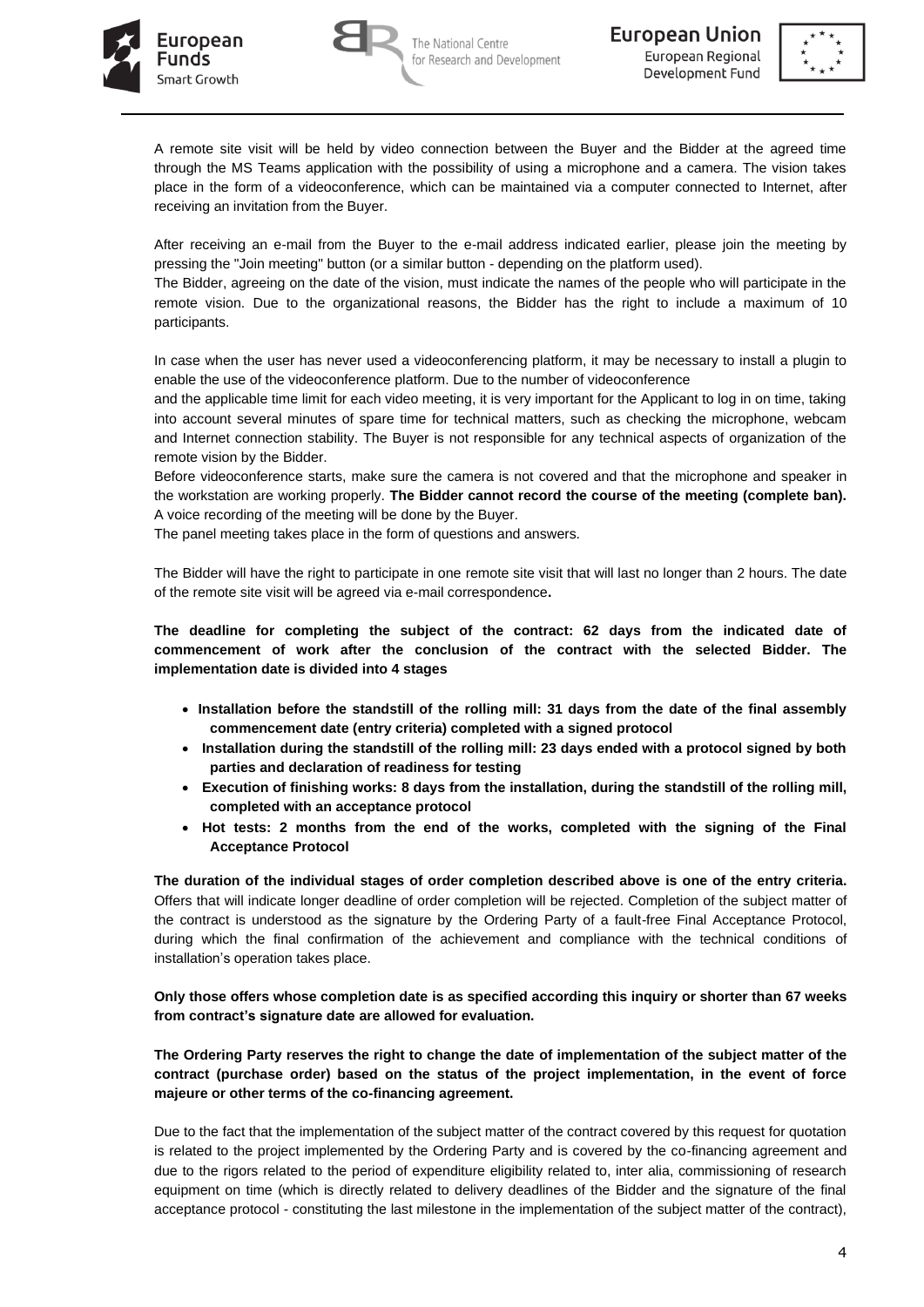





the content of the contract for the implementation of the subject matter of the contract will include provisions regarding, (among others) contractual penalties related to resulting delays. The submission of the offer by the Bidder constitutes a written consent to the following terms of the performance of the subject matter of the contract, which will then be included in the content of the contract with the selected Bidder.

### **Provisions regarding payment terms and contractual penalties that will be included in the content of the contract with the selected Bidder:**

- 1. Payment terms:
	- a) For down payment: 30 days from invoice date
	- b) For other payments: 60 days from invoice date
- 2. Liquidated damages:

The Contractor will be obliged to pay the Ordering Party the following liquidated damages: a) for failure to meet the deadline b) for failure to meet the R.F.I.O.

The maximum amount of liquidated damages resulting from the delay indicated in point a) and b) shall not exceed 10% of the gross contract value.

**The submission of the offer by the Bidder will constitute a written consent to the above-mentioned conditions, which will then be included in the contract with the selected Bidder. The Ordering Party does not allow the possibility of negotiating the above conditions. The lack of confirmation in the offer of the possibility of meeting the above-mentioned conditions causes the necessity to reject the offer.**

#### **Warranty requirements**

a. Warranty: min. 24 months starting from the signature of the final acceptance protocol (admission criterion). Offers with shorter warranty term will be excluded from the proceeding.

## **IV. CONDITIONS FOR AWARDING THE CONTRACT, CONDITIONS FOR PARTICIPATION IN THE PROCEDURE AND DESCRIPTION OF THEIR EVALUATION METHOD:**

- IV.1. The awarding of a contract may be pursued by the Bidders who:
	- a. have the licences for execution of a certain activity or action, if the regulations impose an obligation to have such licences - a condition confirmed with a statement,
	- b. run an activity which is consistent with the description of the contract subject matter a condition confirmed with a statement,
	- c. have the necessary knowledge and experience as well as the technical potential and people able perform the contract - a condition confirmed with a statement together with credentials - **Submission of declaration containing a reference list with a list of completed modernization works with a minimum value of PLN 1,000,000 in the last 7 years. The list must contain: the buyer's name, location, year, job description, and contact details of the buyer's representative (name, e-mail address, telephone number) enabling AMP to validate the information contained in the reference letter.**
	- d. are in a financial and economic situation which ensures the performance of the contract condition confirmed with experience,
	- e. are neither in a state of liquidation nor have they announced their bankruptcy a condition confirmed with a statement,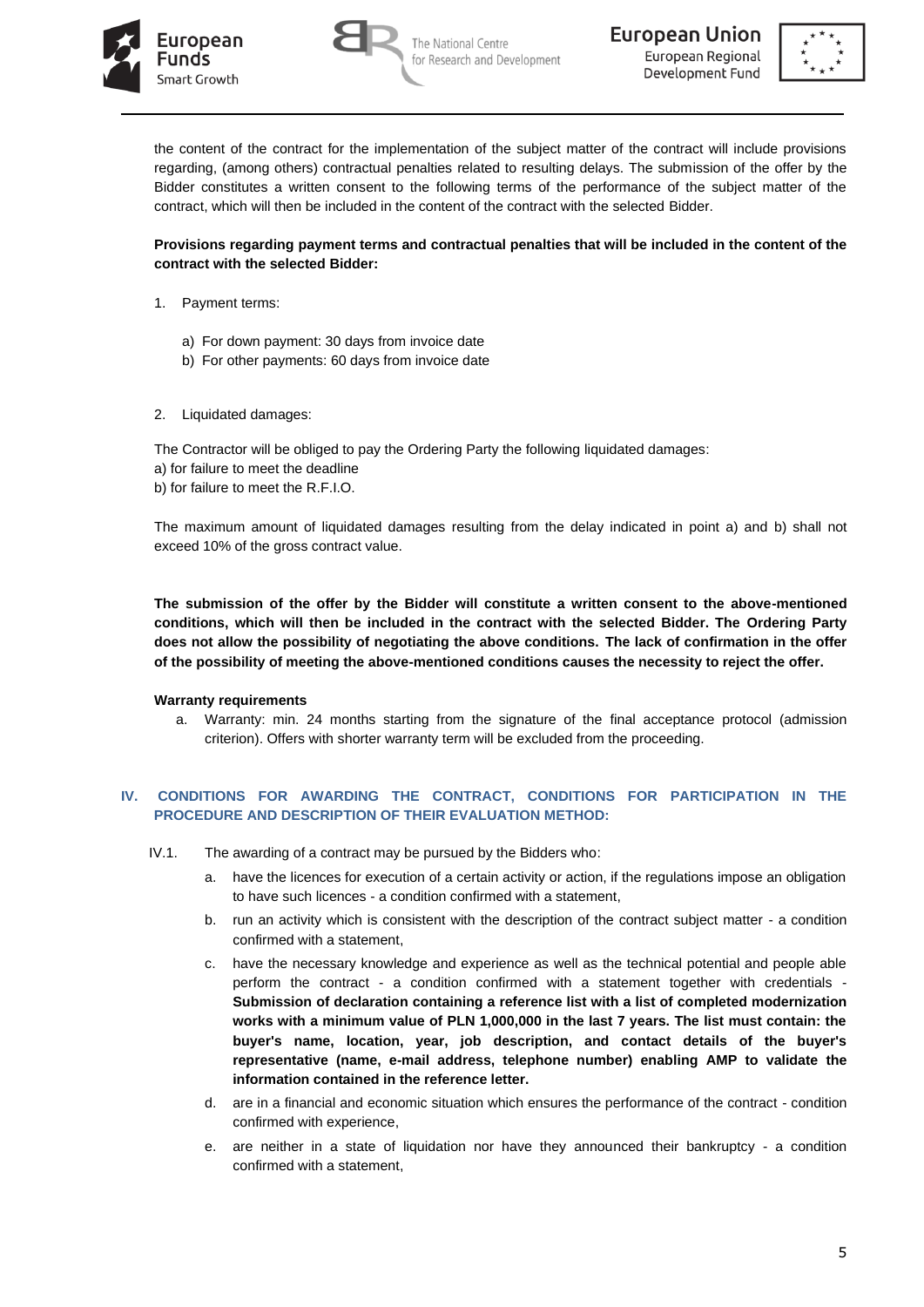





- f. are not in arrears with the payment of public & legal fees, taxes, or contributions for social or health insurance - the Bidder shall present a declaration/certificate, that it is not in arrears with the abovementioned payments (public & legal fees, taxes, social insurance premiums),
- g. will a have third-party liability insurance policy concerning their business activity the Bidder shall submit a declaration that within 60 days from the contract signing date it will hold a relevant thirdparty liability insurance policy for the value of min. for the value of min. 2 mln EUR for one event with the annual accumulation 6 mln Euro. The policy shall be valid/extended for the entire contract term for the value indicated above,
- h. were not convicted with a lawful decision for any crime committed in relation to the contract awarding procedure, for the crime of bribery, for a crime against the economic turnover or other crime committed in order to obtain financial benefits - as a partner of a registered partnership, a partner or management board member of a professional partnership; a general partner of a limited partnership as well as a limited joint-stock partnership; a member of the management body of a legal person,
- i. were not validly sentenced for an offence committed in connection with a contract award procedure, for bribery, for an offence against economic turnover or for any other offence committed with the aim of gaining financial profits - as a partner of a registered partnership, a partner or management board member of a professional partnership; a general partner of a limited partnership as well as a limited joint-stock partnership; a member of the management body of a legal person,
- j. signed the confidentiality agreements or declarations in accordance with the template specified by the Buyer, which has been attached to this request, and with the purpose of receiving of a full description of the contract subject matter - if applicable,
- k. signed the Work Health & Safety Agreements according to a template attached to the present request for quotation,
- l. The Contractor will deliver to the Ordering Party, together with the invoice which requires security, a bank guarantee consistent with the essential issues of templates indicated in Appendix No 2 of this request for quotation. Failure to provide a bank guarantee or delivery of a bank guarantee inconsistent in essential matters with the Ordering Party's template will entitle the Ordering Party to refrain from any payments until the Contractor submits the relevant guarantee documents, and the Contractor will not be entitled to any claims for withheld payments.
- m. The Contractor will submit a statement that, as part of the AGREEMENT, prior to the commencement of works on the facility, he will provide the Security Plan for the implementation of the order - Health and Safety,
- IV.2. The Buyer shall verify the compliance of the presented bid with the requirements of the description of the contract subject matter through examination of the completeness of the presented descriptions. A failure to fulfil one of the below mentioned requirements by the bidder will mean that the bid was rejected and will not be subject to further evaluation. The verification shall be performed in the form of a checklist:

| l.p. | List of criteria admitting to the<br>next stage of bids evaluation for<br>modernization of cooling system                                                          | <b>Confirmation</b><br>(YES/NO) | <b>Description of the</b><br>feasibility of the task<br>The information<br>contained in the table<br>below is the basis for the<br><b>Buyer's assessment of</b><br>the Bidder's compliance<br>with the technical and<br>technological<br>requirements. | <b>Bidder's</b><br>comments! | <b>Offer</b><br>reference:<br>Page<br>number.<br>Item no |
|------|--------------------------------------------------------------------------------------------------------------------------------------------------------------------|---------------------------------|--------------------------------------------------------------------------------------------------------------------------------------------------------------------------------------------------------------------------------------------------------|------------------------------|----------------------------------------------------------|
|      | The Bidder confirms on the<br>acceptance of Health & Safety<br>Agreement applicable in AMP - the<br>Agreement is attached as Annex 4 to<br>the inquiry 1/0438/2022 |                                 |                                                                                                                                                                                                                                                        |                              |                                                          |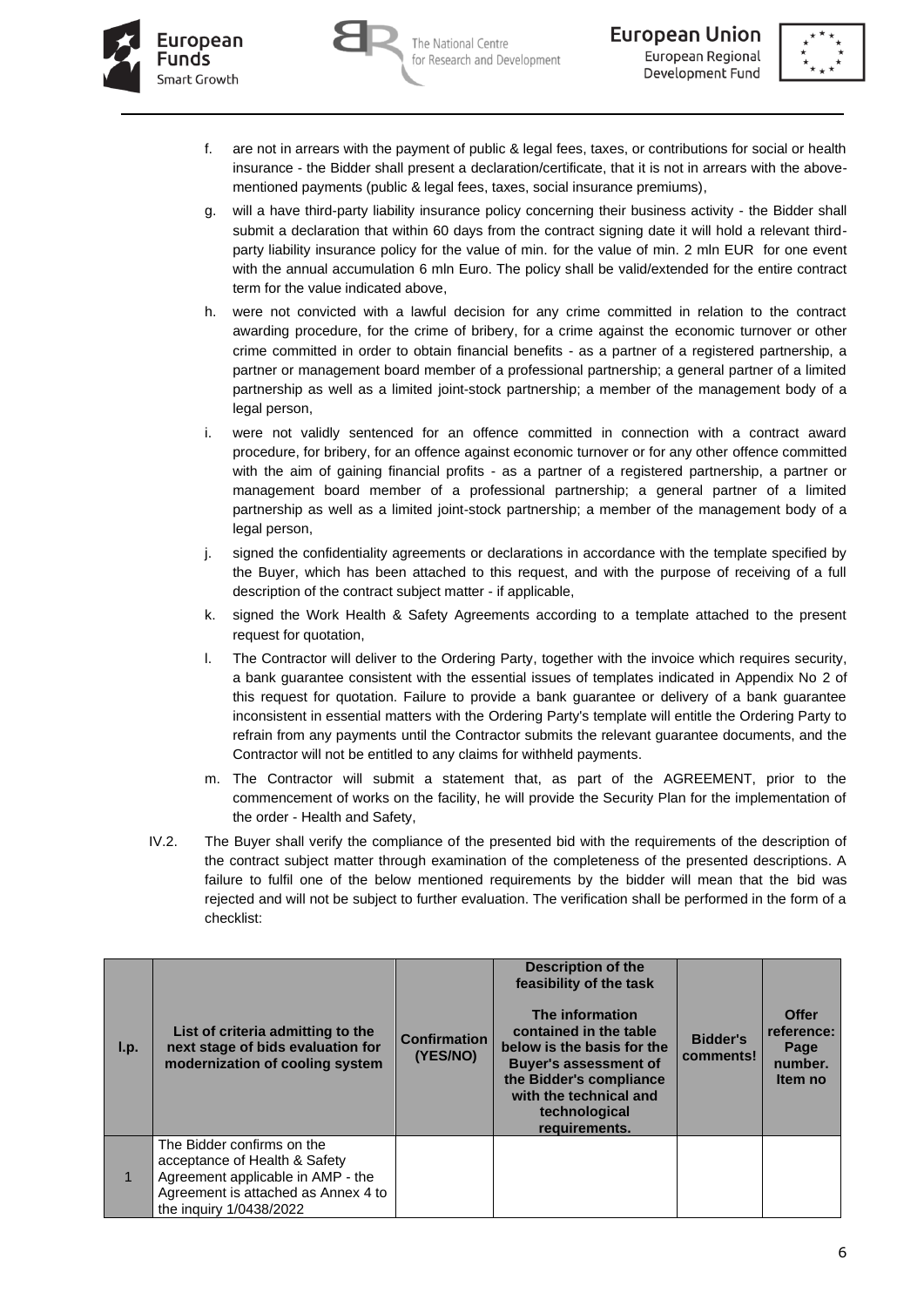





| $\overline{2}$ | The Bidder shall submit a declaration<br>that it is not in arrears with the<br>payment of public & legal receivables<br>(taxes, social insurance premiums)                                                                                                                                                                                                                                                       |  |  |
|----------------|------------------------------------------------------------------------------------------------------------------------------------------------------------------------------------------------------------------------------------------------------------------------------------------------------------------------------------------------------------------------------------------------------------------|--|--|
| $\mathfrak{B}$ | The Bidder will submit a statement<br>that, as part of the AGREEMENT, it<br>will have human resources (incl.<br>works manager with building license<br>for UDT according to polish building<br>law, surveyor, project manager,<br>health and safety supervision, crane<br>operator) and equipment / tools<br>necessary to perform the assembly<br>work within the time limit indicated by<br>the ordering party. |  |  |
| 4              | The Bidder will submit a statement<br>that, as part of the AGREEMENT, he<br>will ensure the presence of an<br>assembly manager, who will report<br>the progress of work to AMP.<br>Communication in English required -<br>AMP allows the participation of an<br>interpreter.                                                                                                                                     |  |  |
| 5              | The Bidder will submit a statement<br>that as part of the AGREEMENT, he<br>will assemble the deliverd devices in<br>accordance with the technical and<br>assembly documentation and in<br>accordance with the latest technical<br>knowledge. Any deviations from the<br>documentation will be reported on an<br>ongoing basis and will require written<br>approval.                                              |  |  |
| 6              | The Bidder will submit a statement<br>that, as part of the AGREEMENT, it<br>will provide a work cycle during the<br>performance of works 24/7, all shifts<br>will be fully covered. Work that does<br>not affect the production process<br>should start before HSM stoppage.                                                                                                                                     |  |  |
| $\overline{7}$ | Together with the offer, the Bidder<br>will present a general Project<br>implementation schedule, including<br>the stages of implementation in<br>accordance with the Schedule<br>indicated in point III of this RFQ                                                                                                                                                                                             |  |  |
| 8              | The Bidder will present a detailed<br>Project implementation schedule,<br>including the stages of<br>implementation, in accordance with<br>the Schedule indicated in point III of<br>this request for quotation no later<br>than 30 days before the<br>commencement of works on the<br>HSM. The schedule will take into                                                                                          |  |  |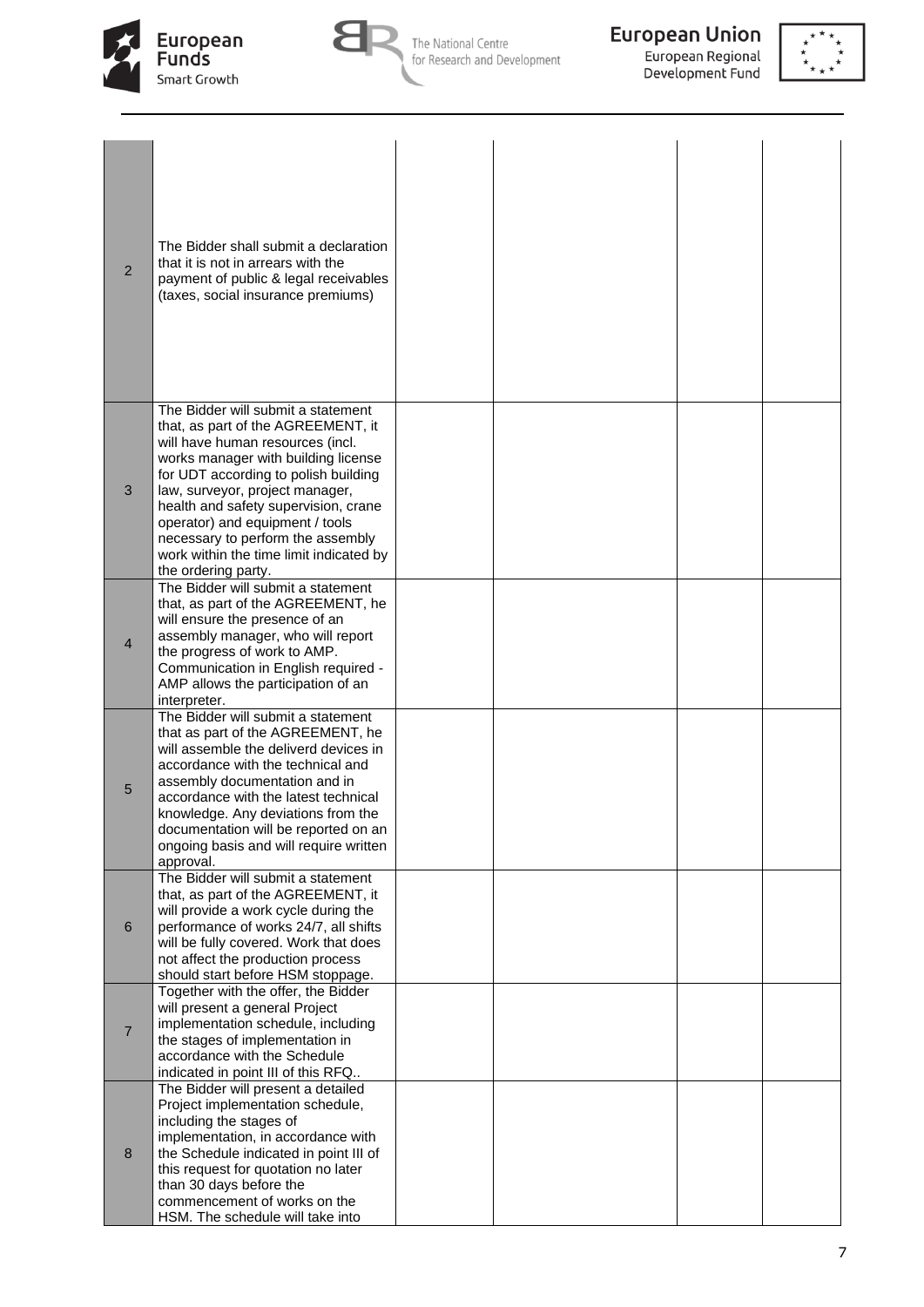







|                 | account the branch coordinations in<br>order to determine the correct<br>sequence of work. The schedule<br>must comply with paragraph. 3.1.9<br>and 4 of the technical specification. |  |  |
|-----------------|---------------------------------------------------------------------------------------------------------------------------------------------------------------------------------------|--|--|
| 9               | The Bidder will submit a statement<br>that, as part of the AGREEMENT, it<br>will grant a Warranty - 24 months<br>after signing the Final Acceptance<br>Protocol.                      |  |  |
| 10 <sup>°</sup> | The Bidder will provide a list of<br>exclusions - liability matrix - for the<br>subject of the contract that is not an<br>acceptance criterion - IF<br><b>APPLICABLE</b>              |  |  |
| 11              | The Bidder will confirm that it accepts<br>the work being carried out under the<br>supervision of an AMP<br>representative and a representative<br>of the main technology provider.   |  |  |

Substantive description concerning the method of implementation of the subject of the contract;

Performing mechanical assembly on the basis of the documentation provided by the ordering party - any deviations from the documentation must be approved by the representative of AMP and the technology supplier. The assembly will include the installation of 12 hoists collecting the rail from the roller table, a new control room (for the operator), installation of two polymer baths  $\sim$  130m in length with a rail tilting system, installation of supports for piping - supplying and receiving media (water, steam, polymer), installation of a support construction on the roof of the B3 building - roof reinforcement, installation of two demisters at the beginning and end of the head hardening line, installation of brackets on the B3 building for the piping system, installation of two chimneys ~ 23m high with roof flashing (sealing included in the Bidder's delivery) and assembly of accessories technological part of polymer preparation - list of devices described in point 3.1.4.a. Installation of a new fence fencing of the hardening line and installation of protective barriers on the B3 electrical building. Installation of a transformer - 8 tons inside the B3 electric building - construction of the road (2 pieces, ~ 10 m long) for the transformer; cutting out 48 holes in the covers protecting the right roller table.

Final Acceptance Protocol signing conditions (project closing protocol):

- The assembly of all the supplied equipment in the mechanical scope based on the provided execution assembly documentation. The verification will be carried out and confirmed by a three parties - Contractor's representative, AMP's representative, technology supplier's representative - signing the Final Acceptance Protocol. The final verification will take place after checking the functionality of all installed devices.
- IV.3. The following Bidders shall be excluded from the contract awarding procedure:
	- a. bidders who do not meet the conditions specified under IV.1 and IV.2 of this request for quotation;
	- b. bidders who over the last 3 years before initiation of the procedure caused a damage by not performing a contract or by performing it in an improper manner, whereas the said damage was not voluntarily remedied by the day of initiation of the procedure, unless the non-performance or improper performance results from circumstances for which the Bidder is not liable. Therefore the Buyer will exclude from the procedure such bidder who will jointly meet all of the following premises:
		- (1) within the last 3 years before initiation of the procedure the Bidder caused a damage by not performing a contract or by performing it in an improper manner,
		- (2) the damage was not voluntarily remedied by him until the day of initiation of the procedure,
		- (3) a contrario the non-performance or improper performance of a contract results from circumstances, for which the Bidder is liable.
	- c. natural persons, who have been validly sentenced for an offence committed in connection with a contract award procedure, offence against the rights of people performing paid work, offence against the environment, for bribery, for an offence against economic turnover or for any other offence committed with the aim of gaining financial profits, as well as for treasury offence or an offence of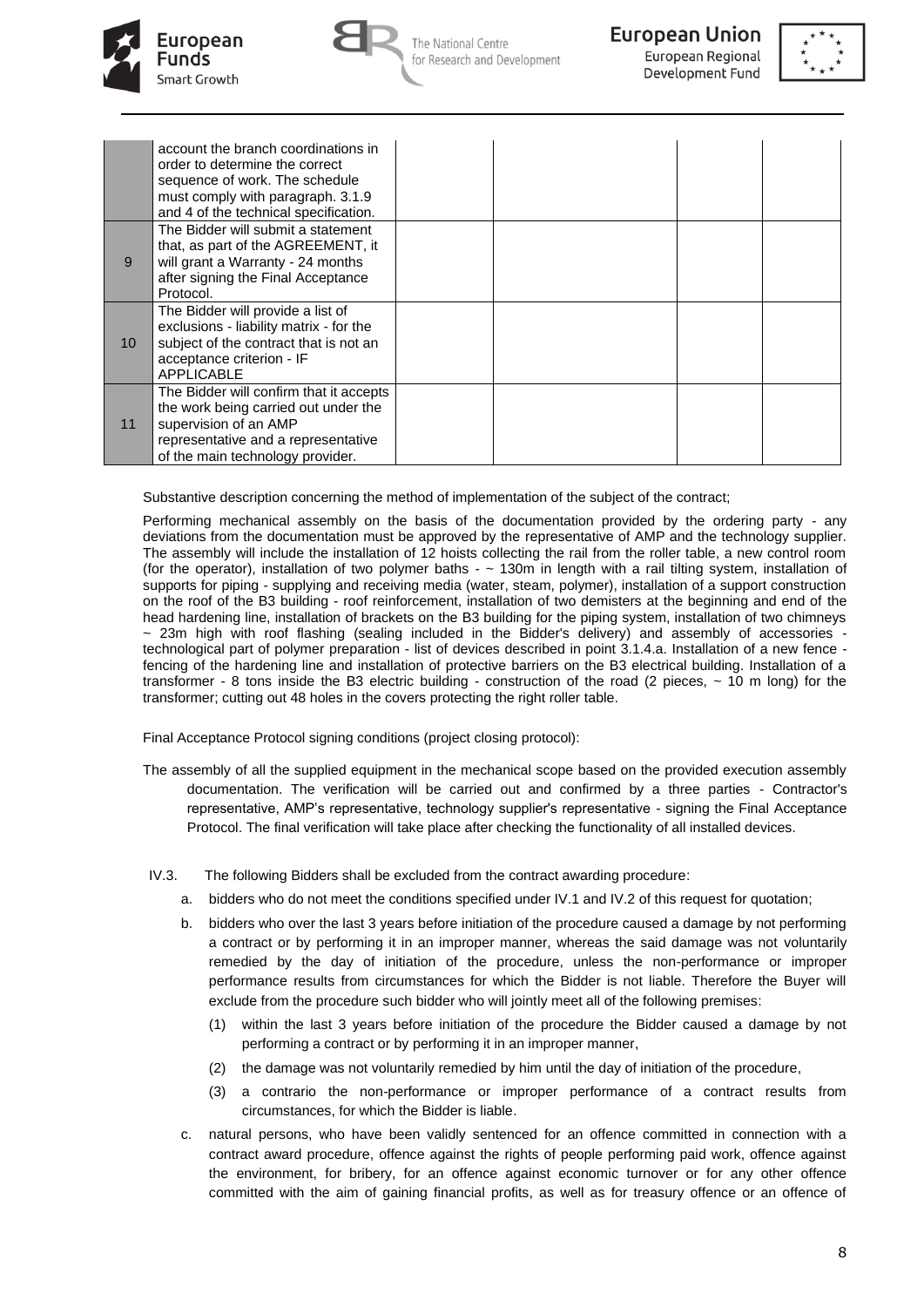





participation in organized crime group or in an union aimed at committing an offence or treasury offence,

- d. registered partnerships whose partner has been validly sentenced for an offence committed in connection with a contract award procedure, offence against the rights of people performing paid work, offence against the environment, for bribery, for an offence against economic turnover or for any other offence committed with the aim of gaining financial profits, as well as for treasury offence or an offence of participation in organized crime group or in an union aimed at committing an offence or treasury offence,
- e. professional partnership whose partner or member of the management board has been validly sentenced for an offence committed in connection with a contract award procedure, offence against the rights of people performing paid work, offence against the environment, for bribery, for an offence against economic turnover or for any other offence committed with the aim of gaining financial profits, as well as for treasury offence or an offence of participation in organized crime group or in an union aimed at committing an offence or treasury offence,
- f. limited partnerships and limited joint-stock partnerships whose general partner has been validly sentenced for an offence committed in connection with a contract award procedure, offence against the rights of people performing paid work, offence against the environment, for bribery, for an offence against economic turnover or for any other offence committed with the aim of gaining financial profits, as well as for treasury offence or an offence of participation in organized crime group or in an union aimed at committing an offence or treasury offence,
- g. legal persons whose active member of the managing body has been validly sentenced for an offence committed in connection with a contract award procedure, offence against the rights of people performing paid work, offence against the environment, for bribery, for an offence against economic turnover or for any other offence committed with the aim of gaining financial profits, as well as for treasury offence or an offence of participation in organized crime group or in an union aimed at committing an offence or treasury offence,
- h. collective entities, with respect to whom a court has issued a decision prohibiting them from competing for contracts under the provisions concerning the liability of collective entities for tort under the liability to penalty.
- IV.4 The Bidders with capital or personal links with the Buyer shall be excluded from the contract awarding procedure (mutual connections between the Buyer or persons authorized to enter into obligations on behalf of the Buyer or persons performing - on behalf of the Buyer - activities associated with carrying out the procedure to select the Contractor and the Bidder) - a condition confirmed with a statement.

Capital or personal links mean any mutual connections between the Contracting Party or persons authorized to enter into obligations on behalf of the Contracting Party or persons

performing - on behalf of the Contracting Party - activities associated with preparation and carrying out the proceedings to select the Supplier, and the Supplier, in particular:

- participation in a company as a partner of a general partnership or a partnership,
- possession of at least 10% of shares or stock,
- performing the function of a supervisory or management authority, legal proxy or representative,
- being married, in a direct kinship or relationship, kinship of the second degree or secondary relationship of the second degree, or in relation to the adoption, care or guardianship.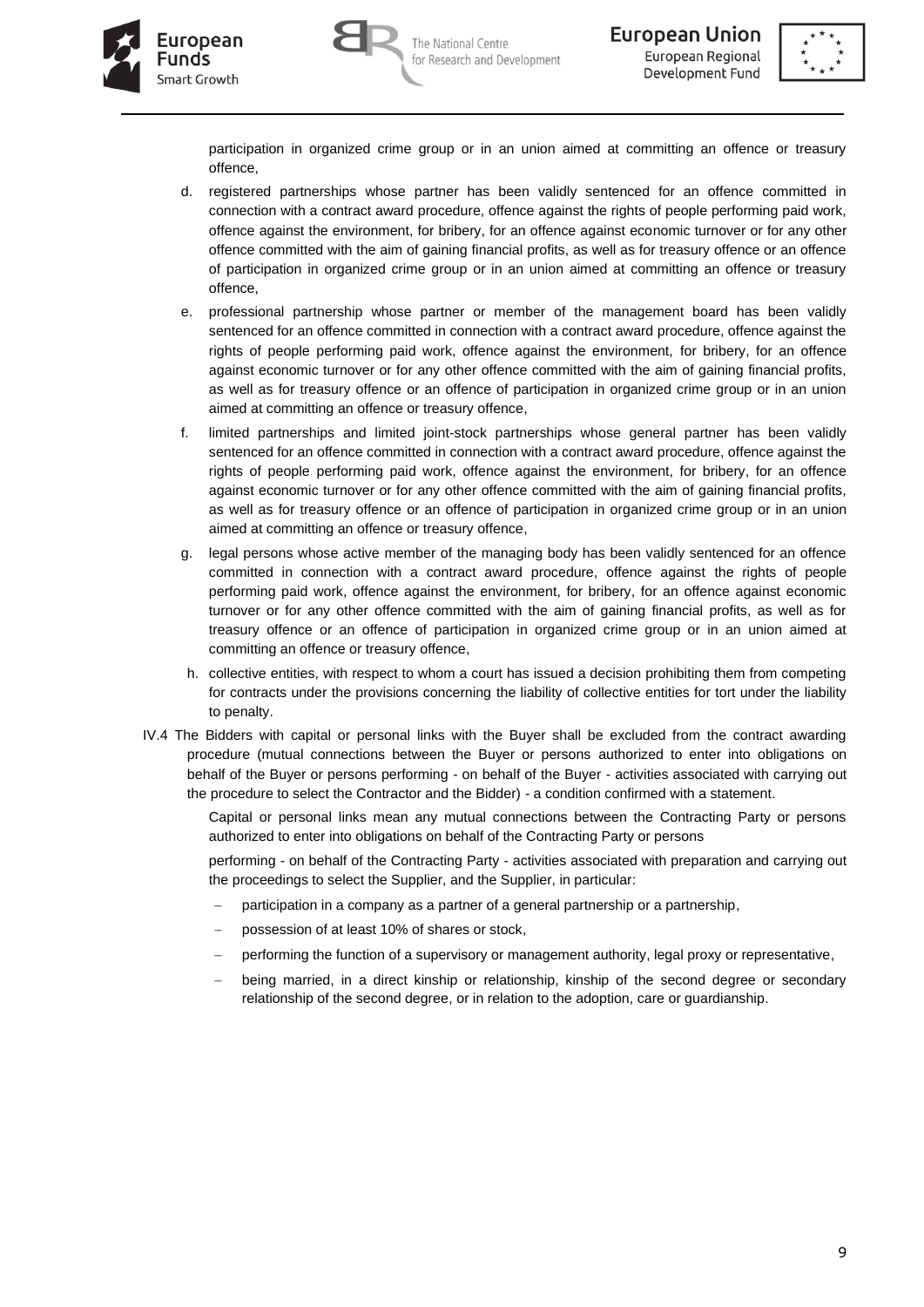



#### **V. BIDS EVALUATION CRITERIA TOGETHER WITH AN INFORMATION ABOUT POINT OR PERCENTAGE WEIGHTS ASSIGNED TO THE INDIVIDUAL BIDS EVALUATION CRITERIA:**

| V.1. The evaluation consists of two parts: the financial & trade evaluation as well as the technical evaluation. |  |  |
|------------------------------------------------------------------------------------------------------------------|--|--|
|                                                                                                                  |  |  |

| <b>Item</b>    | <b>Criterion</b> | Weight of the criterion | <b>Evaluation method</b>             |
|----------------|------------------|-------------------------|--------------------------------------|
|                |                  |                         | $C = (Cmn / Cnob) \times 90$ , where |
| 1              | C - Net price    |                         | C - number of points for a price     |
|                |                  | 90%                     | Cmn - lowest bid price, net          |
|                |                  |                         | Cnob - the examined bid price, net   |
|                |                  |                         | 1) $0 \div 75\%$ - TP = 0%           |
|                |                  |                         | 2) $75 \div 77,5\%$ - TP = 0,5%      |
|                | TP - Technical   |                         | 3) $77.5 \div 80\%$ - TP = 1%        |
|                |                  |                         | 4) $80 \div 82,5\%$ - TP = 1,5%      |
|                |                  |                         | 5) $82.5 \div 85\%$ - TP = 2%        |
| $\overline{2}$ |                  | 10%                     | 6) $85 \div 87,5\%$ - TP = 2,5%      |
|                | parameters       |                         | 7) $87,5 \div 90\%$ - TP = 3%        |
|                |                  |                         | 8) $90 \div 92,5\%$ - TP = 3,5%      |
|                |                  |                         | 9) $92,5 \div 95\%$ - TP = 4%        |
|                |                  |                         | 10) $95 \div 97,5\%$ - TP = 4,5%     |
|                |                  |                         | 11) $97.5 \div = 100\%$ - TP = 5%    |

## **Criterion: price (C)**

### **Weight: 90%**

- 1. Please specify the prices in net values (without VAT) as well as in gross values.
	- 2. The price should be quoted in **EUR or PLN.**

3. Quotation of the price in another currency shall result in the Buyer's conversion of the price into **EUR**, using the exchange rate tables (Table A - Average exchange rates for foreign currencies) of the National Bank of Poland as of the date specified in item VII.1 according to request for quotation (final date for submission of offers).

4. In case of negotiations with the Bidders and submission of final bids by them, the Buyer's conversion to the **EUR** currency will be made using the exchange rate tables (Table A - Average exchange rates of foreign currencies) of the National Bank of Poland as of the day specified in item 3 above.

5. Regardless of the prices quoted by the Bidder in a currency other than **EUR or PLN**, the currency of the contract concluded with the Bidder selected by the Buyer is **EUR or PLN**

6. These prices must include all costs related to the implementation of the subject matter of the contract, including:

1) the value of modernization of the mechanical rail head hardening system in DWD Dąbrowa Górnicza.

2) VAT,

3) all materials and devices used,

- 4) labor and equipment costs,
- 5) transport costs,
- 6) all fees related to the subject of the order,
- 7) insurance costs,
- 8) costs of loading and unloading,
- 9) all costs related to the comprehensive performance of the contract,
- 10) all fees and compensations for damages, costs and losses incurred in connection

with the implementation of the order.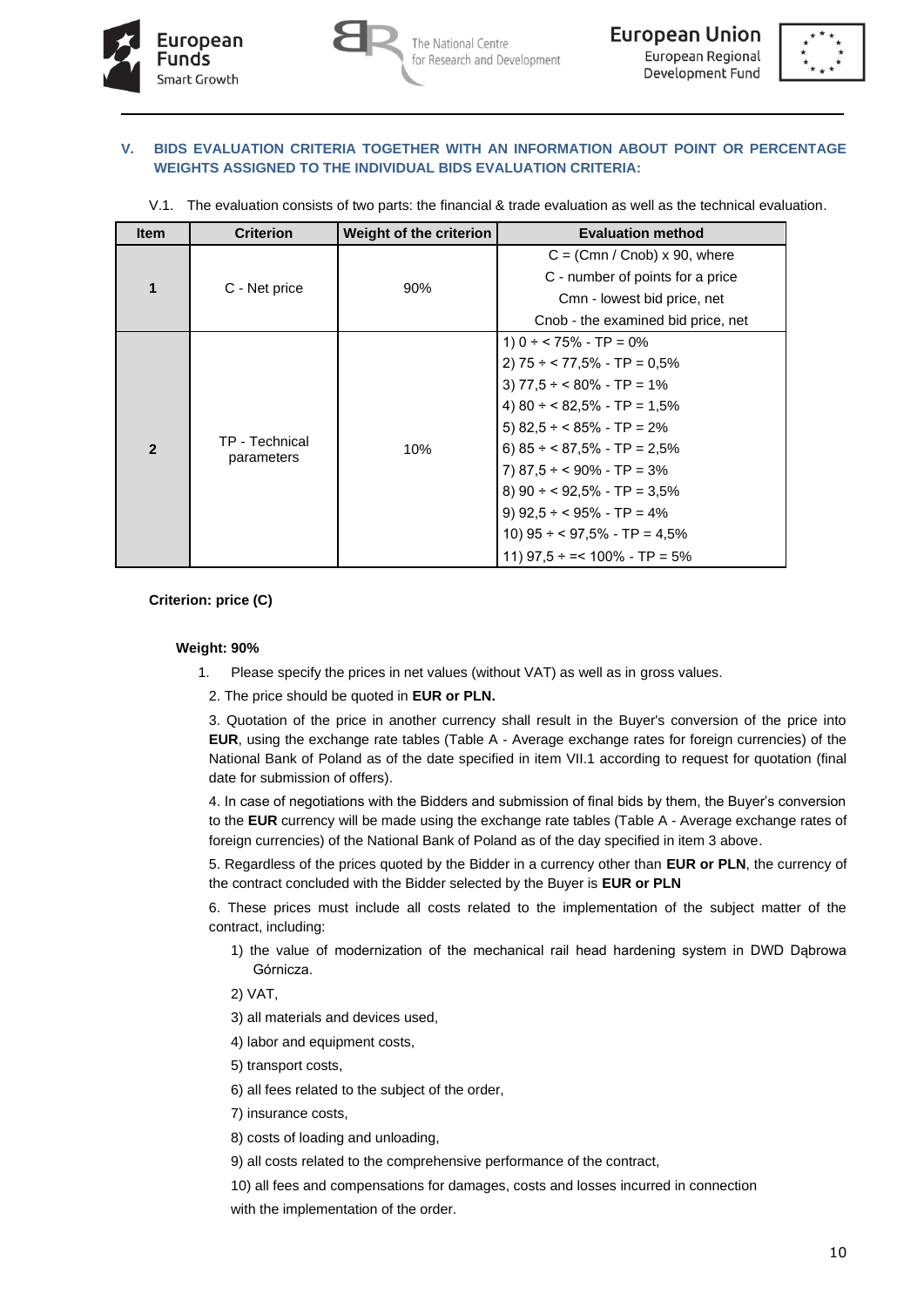





The offer with the lowest price will receive 100 points multiplied by the weight of the criterion and will be accepted as the basis for examining the remaining offers. The scoring for the prices of subsequent offers will be made according to the formula:

*Lowest price*

Criterion "C" =  $x 100 \, \text{pkt} \times 85$  % (weight of the criterion)  *Price of the examined offer*

# **Criterion**: **Technical parameters (TP)**

### **Weight: 10%**

**The awarding of points for this criterion will take place only after all entry criteria specified in point IV.2 of this inquiry will be fulfilled.**

The evaluation will be carried out according to presented descriptions specified in the offer under 4 groups indicated below:

| <b>Item</b> | <b>Group</b>                       | S.No           | <b>Parameters</b>                                                                                                                                                  | <b>Group</b><br><b>Rating</b> | <b>Subgroup</b><br><b>Rating</b> | <b>Total</b><br><b>Subgroup</b><br><b>Rating</b> |      |
|-------------|------------------------------------|----------------|--------------------------------------------------------------------------------------------------------------------------------------------------------------------|-------------------------------|----------------------------------|--------------------------------------------------|------|
|             |                                    |                |                                                                                                                                                                    |                               |                                  |                                                  |      |
|             |                                    | 1              | Warranty - 24 months after Final<br>Acceptance Protocol signature.                                                                                                 |                               | 20%                              | 100%                                             |      |
| A           | <b>Performance</b><br>Guarantees / | $\overline{2}$ | Works prior to shutdown of the<br>HSM - 31 days from the final<br>date of commencement of<br>assembly,<br>Estimated date of shutdown of<br>the HSM: November 2022. | 100 %                         | 20%                              | 100%                                             |      |
|             | Quality                            | 3              | Standstill of the HSM - 23 days<br>for the assembly of equipment<br>that requires a stoppage of the<br>rolling mill                                                |                               |                                  | 20%                                              | 100% |
|             |                                    | $\overline{4}$ | Time for the completion of the<br>remaining works - 8 days                                                                                                         |                               | 20%                              | 100%                                             |      |
|             |                                    | 5              | Participation in the FAT at<br>Danieli's headquarters in Italy                                                                                                     |                               | 20%                              | 100%                                             |      |

Description of the manner of granting of points for the fulfilment of a given bid evaluation criterion.

#### **Criterion: Price (C)**

Score will be calculated as a proportion of the lowest price among the submitted bids to the price from the examined bid in the procedure, multiplied by the criterion weight.

- $C =$  (Cmn / C nob) x 90 where:
- C number of points for a price
- Cmn- net price of the lowest bid
- Cnob net price of the examined bid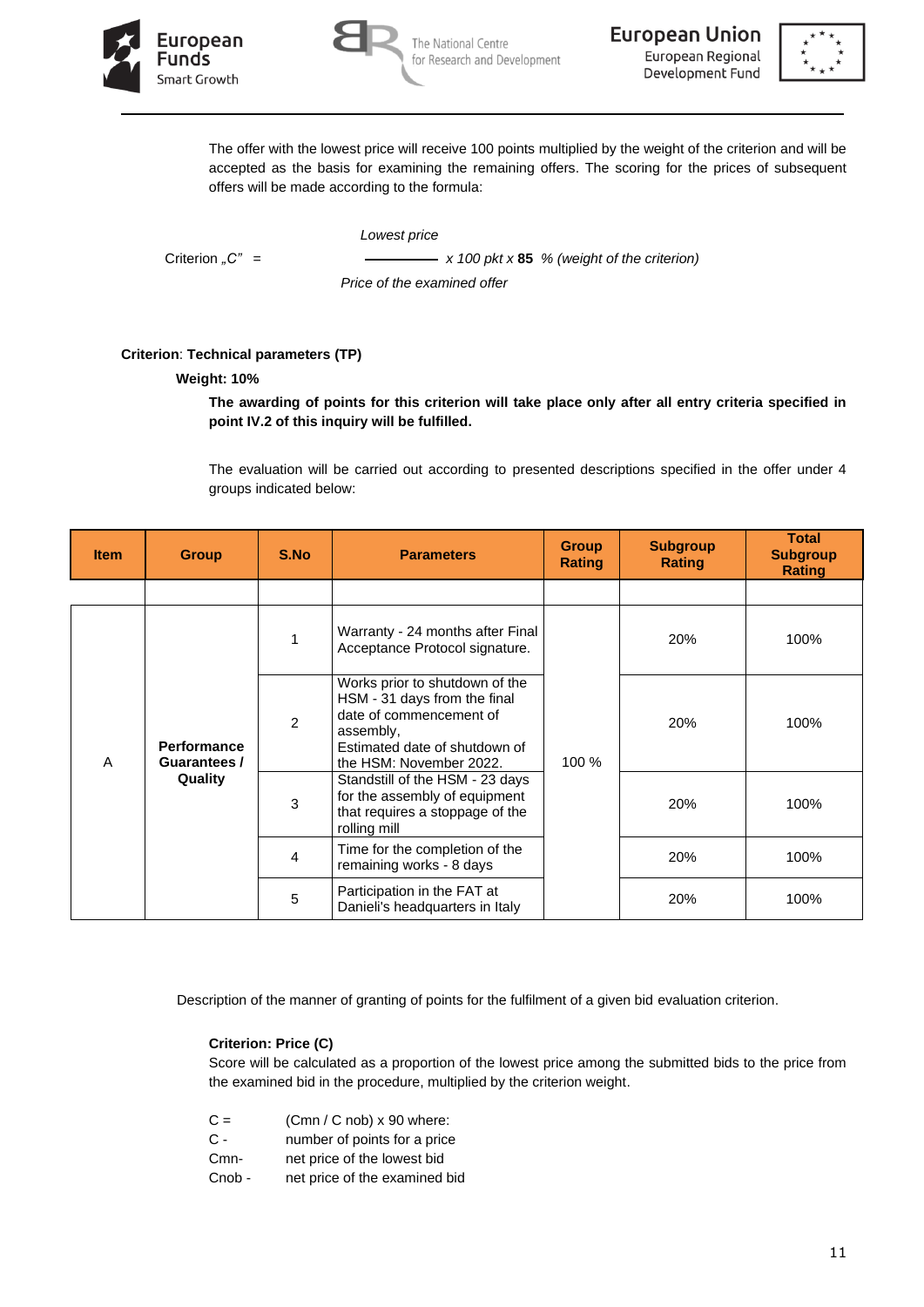





# **Criterion: Technical parameters (TP)**

### **Description of the adopted method for assessing the technical parameters (TP) of the offer:**

| SI.No          | <b>Element</b><br>description                                                                                                                                                     |                                               |                                       |                                                    |                                                                                                                                                                                                                                                                            | Bidder no. 1                                         |                                                 |                |
|----------------|-----------------------------------------------------------------------------------------------------------------------------------------------------------------------------------|-----------------------------------------------|---------------------------------------|----------------------------------------------------|----------------------------------------------------------------------------------------------------------------------------------------------------------------------------------------------------------------------------------------------------------------------------|------------------------------------------------------|-------------------------------------------------|----------------|
|                | Element<br>desctription                                                                                                                                                           | <b>Required and</b><br>expected<br>parameters | Value of<br>the<br>Subgroup<br>rating | <b>The</b><br>weight<br>value of<br>the<br>element | <b>Description of</b><br>the adopted<br>assessment<br>method                                                                                                                                                                                                               | <b>The</b><br>obtained<br>score<br>(Scale: 1-<br>10) | The<br>calculated<br>value of<br>the<br>element | <b>Remarks</b> |
| A              | <b>Guaranteed</b><br>parameters/<br><b>Quality</b>                                                                                                                                | 100,00%                                       |                                       |                                                    |                                                                                                                                                                                                                                                                            |                                                      |                                                 |                |
| $\mathbf{1}$   | Warranty - 24<br>months after Final<br>Acceptance<br>Protocol<br>signature.                                                                                                       | 24 months                                     | 20%                                   | 20,00%                                             | warranty = $24$<br>$months = 0$<br>points<br>$30$ - warranty<br>$>24$ months =<br>5 points<br>warranty $>30$<br>months = $10$<br>points<br>$time = 31 \text{ days}$<br>$= 0$ points<br>$30>=$ time $>27$<br>$days = 5$<br>points<br>$time = < 27$<br>$days = 10$<br>points |                                                      | 0,00%                                           |                |
| $\overline{2}$ | Works prior to<br>shutdown of the<br>HSM - 31 days<br>from the final date<br>of<br>commencement<br>of assembly,<br>Estimated date of<br>shutdown of the<br>HSM: November<br>2022. | 31 days                                       | 20%                                   | 20,00%                                             |                                                                                                                                                                                                                                                                            |                                                      | 0,00%                                           |                |
| $\mathbf{3}$   | Standstill of the<br>HSM - 23 days for<br>the assembly of<br>equipment that<br>requires a<br>stoppage of the<br>rolling mill                                                      | 23 days                                       | 20%                                   | 20,00%                                             | $time = 23 days$<br>$= 0$ points<br>$22$ = time > $20$<br>$days = 5$<br>points<br>$time = < 20$<br>$days = 10$<br>points                                                                                                                                                   |                                                      |                                                 |                |
| $\overline{4}$ | Time for the<br>completion of the<br>remaining works -<br>8 days                                                                                                                  | 8 days                                        | 20%                                   | 20,00%                                             | $time = 8 days$<br>$= 0$ points<br>$7>=$ time $>5$<br>$days = 5$<br>points<br>$time = < 5 days$<br>$= 10$ points                                                                                                                                                           |                                                      | 0,00%                                           |                |
| 5              | Participation in<br>the FAT at<br>Danieli's<br>headquarters in<br>Italy                                                                                                           |                                               | 20%                                   | 20,00%                                             | $YES = 10$<br>punktów<br>$NO = 0$<br>punktów                                                                                                                                                                                                                               |                                                      | 0,00%                                           |                |
|                | <b>Group Rating -</b><br><b>Performance</b><br><b>Guarantees /</b>                                                                                                                |                                               | 100,00%                               | 100,00%                                            |                                                                                                                                                                                                                                                                            |                                                      | 0,00%                                           |                |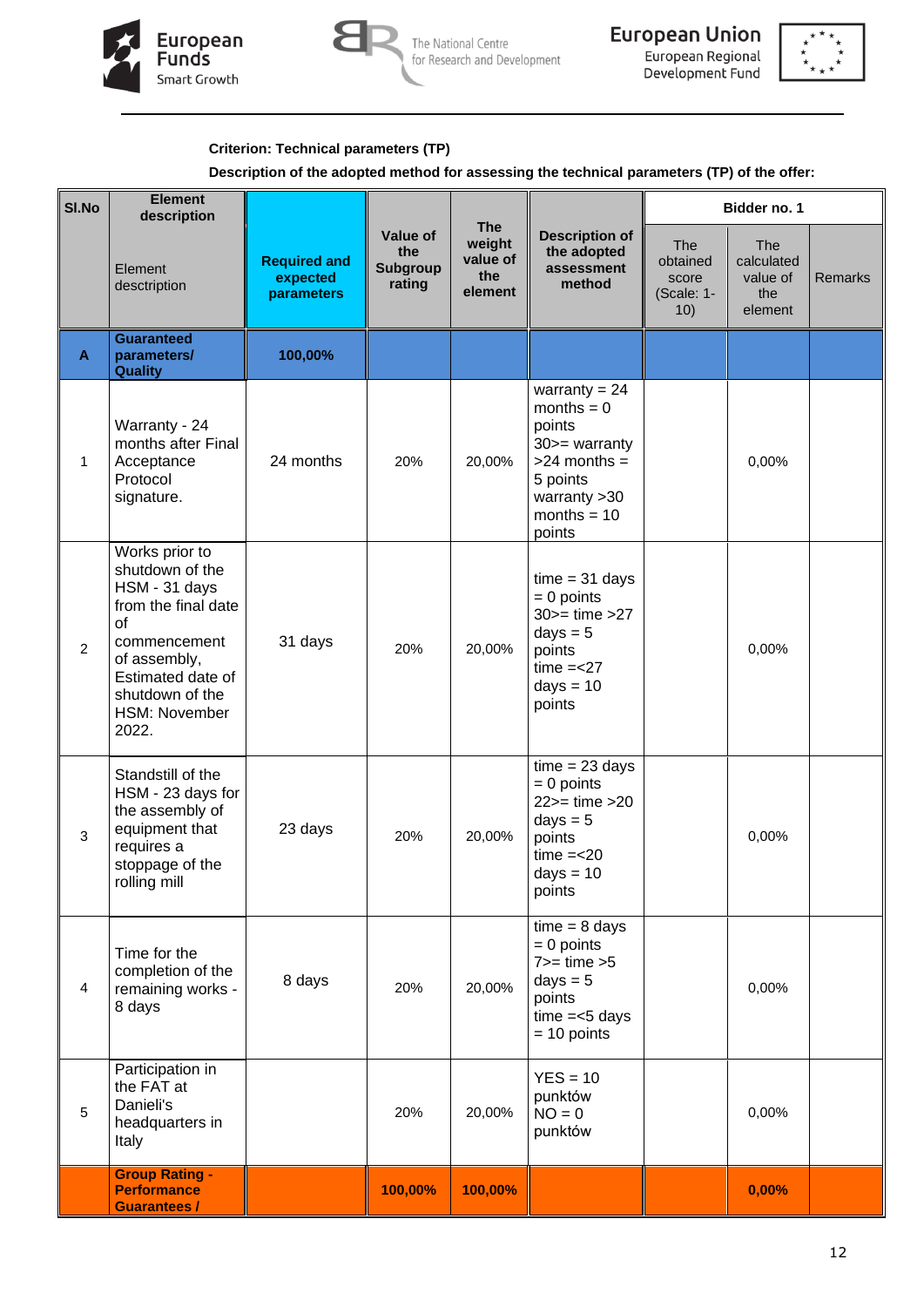







The above table will allow you to make a summary assessment of the offered technical parameters of the offer based on the following formula:

**Calculated element value [%]** = received evaluation for offered parameter **[points]** x weight value of element **[%] / 5**

The total number of points granted to a given evaluated bid is the sum of points granted under individual criteria:

**Final rating of the offer = C + TP**

Analysis and evaluation of offers will be made by the Suppliers Selection Committee. Firstly, the formal conditions and entry criteria will be assessed. **The Ordering Party may request explanations regarding the content of submitted bids at each stage of the proceeding, corrections of obvious clerical errors, obvious accounting mistakes, taking into account the accounting consequences of the corrections made, other errors which make offers not consistent and do not significantly change the content of the offer.** Obvious mistakes are corrected by the Buyer in a special form, notifying the bidder whose offer has been corrected.

If the Bidder does not correct errors until the deadline indicated by the Ordering Party, his offer will be rejected.

Next, the Suppliers Selection Committee will assess the fulfillment of the conditions required from Bidders. It will determine which offers will be rejected and if the tender needs to be cancelled.

With regard to Bidders who meet the conditions for participation in the proceedings, the Suppliers Selection Committee will select the most-advantageous offer in accordance with the bids evaluation criteria indicated in the request for quotation.

Information on the selection of the best offer (including the name and address of the winner of the proceedings) will be posted on the websites of the Buyer and on the websites of Competitiveness Database (Baza Konkurencyjności).

- 1. Buyer will select the most advantageous offer that obtains the largest number of summed up points.
- 2. If, as part of the purchase of services and supplies necessary for the implementation of the Project, Buyer will decide between several offers that are most economically advantageous, it will choose an offer that is more favorable in terms of environmental and climate impact.

Assessment based on the answer to the question: Do you use the Integrated Management System? (YES/NO).

In connection with the above, Buyer asks you to provide in the content of the offer information about the use of the Integrated Management System in your company, including: which includes the ISO 14001 environmental management system. (YES, we do/ NO, we don't).

Required response time - visit of the contractor's representative at the AMP rolling mill in Dąbrowa Górnicza to report a bug, during the hot tests - up to 24 hours; in the scope of 24/7. (YES NO)

During the warranty period, the service response time to reporting a failure - up to 24 hours, removal of a defect - up to 48 hours. (YES NO)

Removal of a failure in the event of an event due to the fault of the Contractor during hot tests: up to 36h. (YES NO)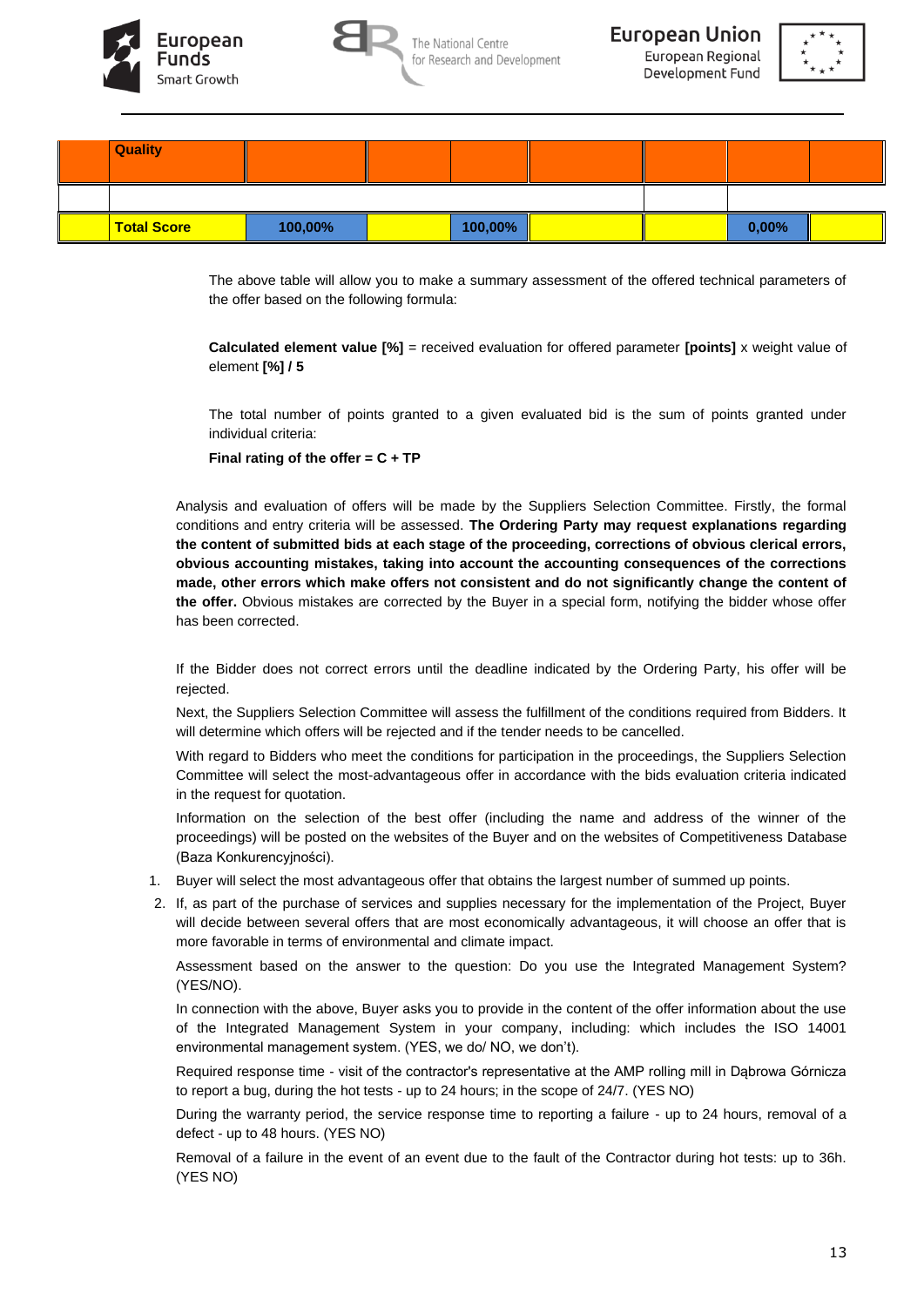





The required service availability in Polish and the possibility of reporting a defect by e-mail. (YES NO)

The contractor must attach to the technical offer the procedure of reporting failures requiring service intervention. (YES NO)

In the event of failure to provide the aforementioned information in the offer, Buyer will assume that the Integrated Management System is not used by a given Bidder.

The lack of the aforementioned information in the content of the offer does not affect the formal assessment of the completeness of the offer and does not cause its rejection.

3. If there is still a situation with an equal number of points and Buyer will still settle between several offers with an equal number of points, Buyer has the right to call the Bidders whose offers received the highest final number of points to supplement the offer by providing the information on the environmental impact of the subject of the offer indicated by Buyer (e.g. . lower energy consumption, lower water consumption, use of recycled materials, etc.).

# **VI. INFORMATION ABOUT THE PERFORMANCE BOND REQUESTED BY THE BUYER (IF THE BUYER DEMANDS SUCH BOND):**

- VI.1. The Buyer reserves itself the right to demand from the Bidder, whose bid was selected, a performance bond for the Agreement, hereinafter referred to as the 'bond'.
- VI.2. The bond shall be used to cover the claims related to the non-performance or improper performance of the Agreement and as a return of advance paid to the Bidder. If the Bidder is a guarantor at the same time, the bond will also be used to cover the claims related to a quality guarantee.
- VI.3. A detailed description of the requested bonds is in accordance with the provisions of the contract.

#### **VII. PLACE, DEADLINE AND PROCEDURE FOR SUBMISSION OF BIDS:**

#### VII.1. **The bids must be submitted until 16.05.2022 16:00 (4:00 p.m.)**

- VII.2. The bid (together with its appendices) must be prepared in the Polish and English language. In case of discrepancies in the contents of the submitted bid, the English version of the bid shall be binding. **The name and number of the Request for quotation specified on the first page of this enquiry should be indicated on the envelope and/or in the subject of an e-mail.**
- VII.3. In the situation when the Ordering Party receives from the Bidder the offer in only one language version, the Bidder is obliged to deliver to the Ordering Party the relevant translation within two weeks from receiving the request from the Ordering Party via e-mail. The translation shall include all the clarifications made by the Bidder.
- VII.4. The bid should be signed by people authorized to represent the Bidder according a registration document or according to a power of attorney.
- VII.5. The bids have to be submitted to the following e-mail address: [capex-publictenders@arcelormittal.com](mailto:capex-publictenders@arcelormittal.com) and [marta.bodnar@arcelormittal.com](mailto:marta.bodnar@arcelormittal.com) and [krzysztof.simiela@arcelormittal.com](mailto:krzysztof.simiela@arcelormittal.com) The bid should be addressed to Mrs Marta Bodnar, EPO Department and inquiry no **1/0438/2022**. Due to the current epidemiological situation offices of ArcelorMittal Poland S.A. remain closed. It is possible to submit an offer in person, however, only after prior arrangement with the Ordering Party.
- VII.6. The bids submission date shall be the day on which it reaches the Buyer's headquarters or reaches the e-mail address specified in the request.
- VII.7. Bids received after the deadline will not be evaluated.
- VII.8. The Bidder may ask the Buyer to explain the content of the request for quotation. The Buyer shall provide explanations if the request was submitted to the Buyer not later than 3 working days (working days: days from Monday 8:00 a.m. until Friday 3:30 p.m. with exclusion of the national public holidays), before the lapse of the bids submission deadline. In case of requests for quotation with at least 30-day long deadline for the submission of bids, the questions of the Bidders may be submitted not later than within 7 working days before the lapse of the bids submission deadline. The content of the questions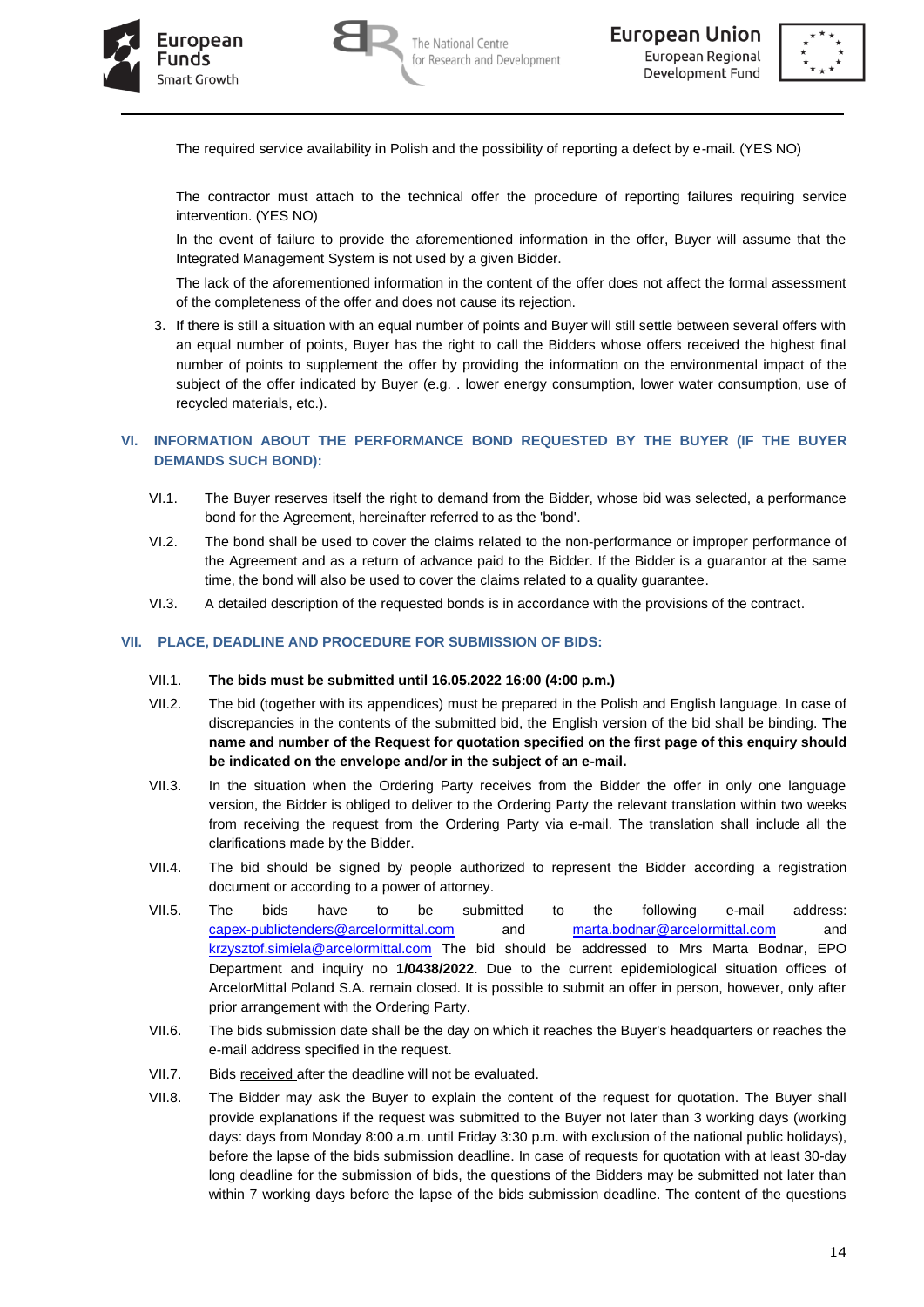





with explanations of the Buyer is published in the same way in which the request for quotation was published.

VII.9. Questions concerning the content of the request for quotation together with the attachments (as well as the content of the subject-matter of the order) should be addressed to the following persons:

VII.10.

# **For technical matters:**

[capex-publictenders@arcelormittal.com](mailto:capex-publictenders@arcelormittal.com@arcelormittal.com)

Pan Robert Sidło – [robert.sidlo@arcelormittal.com](mailto:robert.sidlo@arcelormittal.com)

Pan Tomasz Dzierżawczyk – [tomasz.dzierzawczyk@arcelormittal.com](mailto:tomasz.dzierzawczyk@arcelormittal.com)

Pan Piotr Nabielski – [piotr.nabielski@arcelormittal.com](mailto:piotr.nabielski@arcelormittal.com)

Pan Zbigniew Gryt - [zbigniew.gryt@arcelormittal.com](mailto:zbigniew.gryt@arcelormittal.com)

**For commercial matters:** 

[capex-publictenders@arcelormittal.com](mailto:capex-publictenders@arcelormittal.com@arcelormittal.com)

Mrs Marta Bodnar - [marta.bodnar@arcelormittal.com](mailto:marta.bodnar@arcelormittal.com)

Mr Krzysztof Simiela – krzysztof.simiela@arcelormittal.com

- VII.11. The costs related to preparation of a bid shall be incurred by a Bidder.
- VII.12. The bid must be prepared in accordance with the form which is included in appendix no. 1 to this request for quotation.
- VII.13. During the evaluation of bids the Buyer may request from the Bidders the provision of explanations and supplements to the content of their submitted bids.
- VII.14. The information about the need to supplement the submitted bid (including: the scope of the required supplements as well as the deadline and manner for their submission) shall be submitted by electronic mail.
- VII.15. In case of the Bidders' failure to deliver the certificates or declarations confirming the fulfilment of the conditions for participation in a contract awarding procedure, the Suppliers Selection Committee may specify an additional deadline for their submission.
- VII.16. The bid must be accompanied by:
	- a. Declarations that confirm the meeting of the contract-related conditions specified under point IV.1., IV.3. and IV.4. of this request for quotation,
	- b. A signed confidentiality agreement or declaration,
	- c. A signed Work Health & Safety Agreement,
	- d. The Bidder's registration document or his power of attorney **if applicable**,
	- e. Declaration on the scope of the offer constituting the trade secret of the enterprise **if applicable,**
	- f. Declaration on the list of manufacturing reference subjects order, including installation of vertical straightener - **if applicable,**
	- g. A declaration that, as part of the AGREEMENT, prior to the commencement of works on the facility, he will provide the Order Performance Security Plan - Health and Safety

## **VIII. BID VALIDITY PERIOD:**

## **The bid should contain its binding validity period (at least 120 days counted from the day of its submission).**

The Buyer may ask the Bidders to give their consent to an extension of the bid validity period for a period indicated by the Buyer.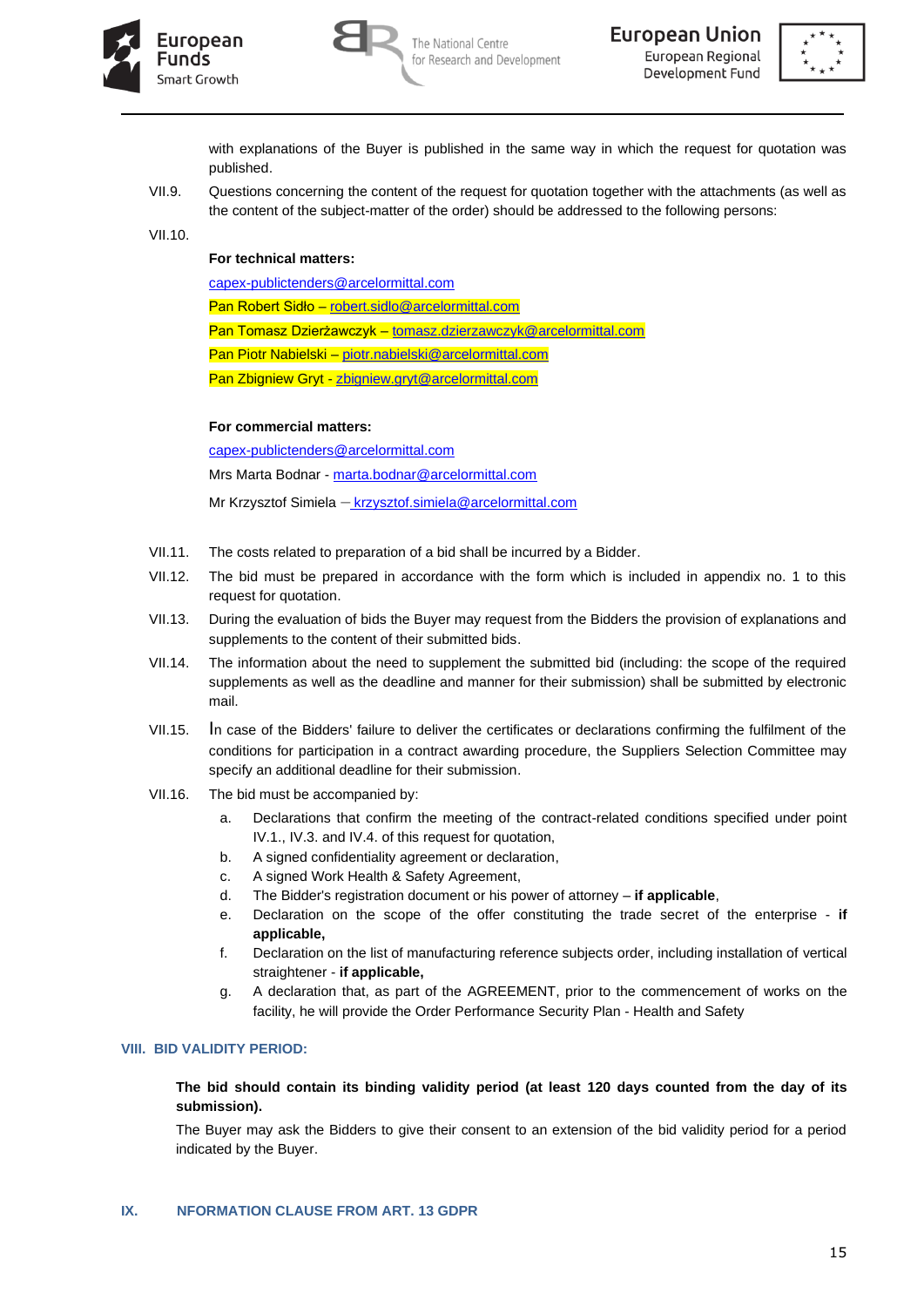



According to Art. 13 of Regulation (EU) 2016/679 of the European Parliament and of the Council of 27 April 2016 on the protection of individuals with regard to the processing of

personal data and on the free movement of such data, and repealing Directive 95/46 / EC (General Data Protection Regulation ) (Journal of Laws UE L 119 of 04/05/2016, p. 1), hereinafter referred to as "GDPR", ARCELORMITTAL POLAND S.A. informs that:

- 1. the administrator of personal data is ARCELORMITTAL POLAND S.A. based in Dąbrowa Górnicza;
- 2. personal data will be processed as part of the proceedings in accordance with the principle of competition, in order to:
- $\triangleright$  enable the bidder to participate in the procedure Art. 6 sec. 1 lit. b GDPR;
- $\triangleright$  archival (evidence) which is the implementation of the legitimate interest of the administrator, such as pursuing claims and defending the rights of the administrator - art. 6 sec. 1 lit. f GDPR.
- 3. personal data will be kept for a period of 10 + 1 years from the end of the procedure. In the case of proceedings co-financed from EU funds - the storage period may be longer, determined in accordance with art. 140 of Regulation (EU) No 1303/2013 of the European Parliament and of the Council of 17 December 2013 establishing common provisions on the European Regional Development Fund, the European Social Fund, the Cohesion Fund, the European Agricultural Fund for Rural Development and the European Maritime and Fisheries Fund and laying down general provisions on the European Regional Development Fund, the European Social Fund, the Cohesion Fund and the European Maritime and Fisheries Fund and repealing Council Regulation (EC) No 1083/2006;
- 4. with regard to personal data, decisions will not be made in an automated manner, in accordance with art. 22 GDPR;
- 5. the administrator does not transfer the bidders data outside the European Economic Area;
- 6. the recipients of the Bidder personal data will only be entities authorized to obtain personal data on the basis of legal provisions;
- 7. the bidder has the right to access personal data, receive their copies and, subject to the provisions of the law, rectify, transfer, delete or limit processing;
- 8. the right to lodge a complaint to the President of the Office for Personal Data Protection, the bidder considers that the processing of personal data concerning him violates the provisions of the GDPR;
- 9. providing personal data is voluntary, but necessary to achieve the purposes for which they were collected, failure to provide personal data will prevent the bidder from participating in the procedure.

## **X. ADDITIONAL INFORMATION:**

- X.1. Buyer recommends that the information restricted as a trade secret be submitted by the Bidder, marked as "trade secret". Lack of an unequivocal indication of which information constitutes a trade secret will mean that all statements made in the course of this procedure are open to the public without reservations. The reservation of confidentiality of information that does not constitute a business secret within the meaning of the Act on combating unfair competition will be treated as ineffective and will result in its declassification.
- X.2. The bidder may change, supplement or withdraw his offer before the offer submission deadline. In the event of a change, supplement or withdrawal of the offer. In such a case, the envelope should be additionally marked with the following annotation: CHANGE / ADDITION / WITHDRAWAL OF THE OFFER..
- X.3. The Buyer allows for advance payments.
- X.4. Submitting an offer is tantamount to accepting without reservations the content of this request for quotation with attachments and the Regulations.
- X.5. Bidders are entitled to a legal remedy in the form of a protest against the evaluation of offers in accordance with the Regulations.
- X.6. Buyer reserves the right to enter into price negotiations with the Bidder who submits offers that meet the admissible conditions specified in this Inquiry.
- X.7. The offers will be assessed by a tender committee appointed by Buyer. First of all, compliance with formal conditions will be assessed. The Buyer may request Bidders to provide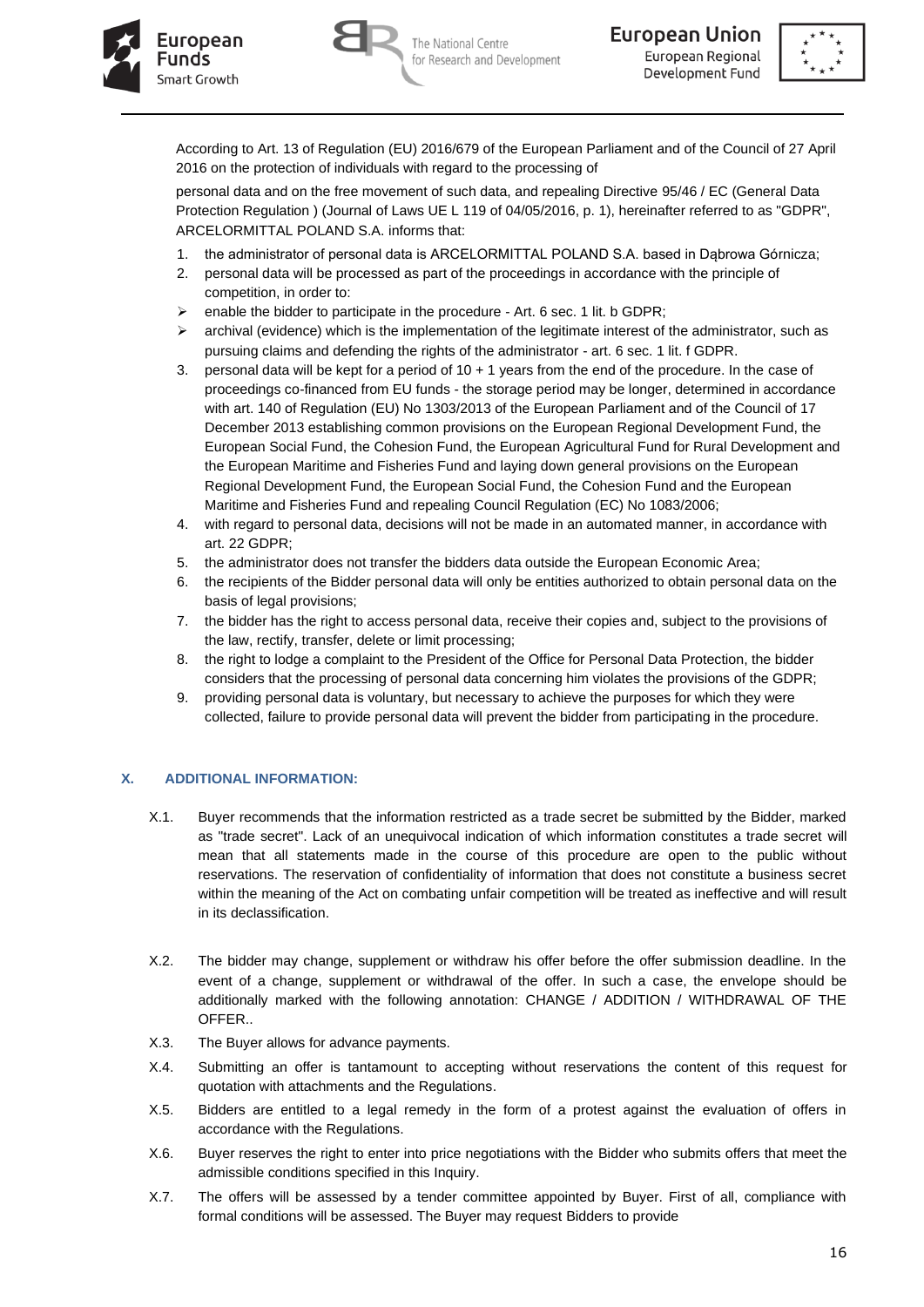





explanations regarding the content of the submitted offers at every stage of the procedure, corrects obvious spelling mistakes, obvious accounting errors, taking into account the accounting consequences of the corrections made, other errors consisting in the non-compliance of the offer from the inquiry, not causing significant changes in the content of the offer the consent of the bidder. Obvious mistakes are corrected by the Buyer in a special form, notifying the bidder whose offer has been corrected.

- X.8. If the Bidder does not agree to the correction of errors within the time limit indicated by Buyer, his offer will be rejected.
- X.9. Subsequently, the committee will evaluate the fulfillment of the admittance conditions required from Bidders.
- X.10. Information on the selection of the best offer (including the name, address and price of the winner of the procedure) will be posted on the website of Buyer and the competition database.
- X.11. The Buyer reserves the right to change the terms of the contract concluded as a result of this order. The changes may concern:
	- a. the term of the Agreement changes resulting from, among others from the extension of the project implementation,
	- b. the size of the contract increasing the size of the contract will not exceed 50% of the value of the awarded contract specified in the concluded Agreement,
	- c. changes indicated in the essential terms of the contract (if applicable).

…………………………………………….. *(company stamp, stamp and signature of a representative)*

## APPENDICES:

- 1. 1a. Bid form together with the information about the price and declarations confirming the fulfilment of the conditions from point IV.1, IV.3. and IV.4. of the request for quotation no. 1/0438/2022 dated 13.04.2022**,** 1b. Bid form with the factual description concerning the method of execution of the contract's subject matter and the information about entry criteria's fulfillment.
- 2. Templates of bank guarantees;
- 3. Confidentiality statement;
- 4. Technical specification;
- 5. Work Health & Safety Agreement;
- 6. Significant Conditions of Purchase.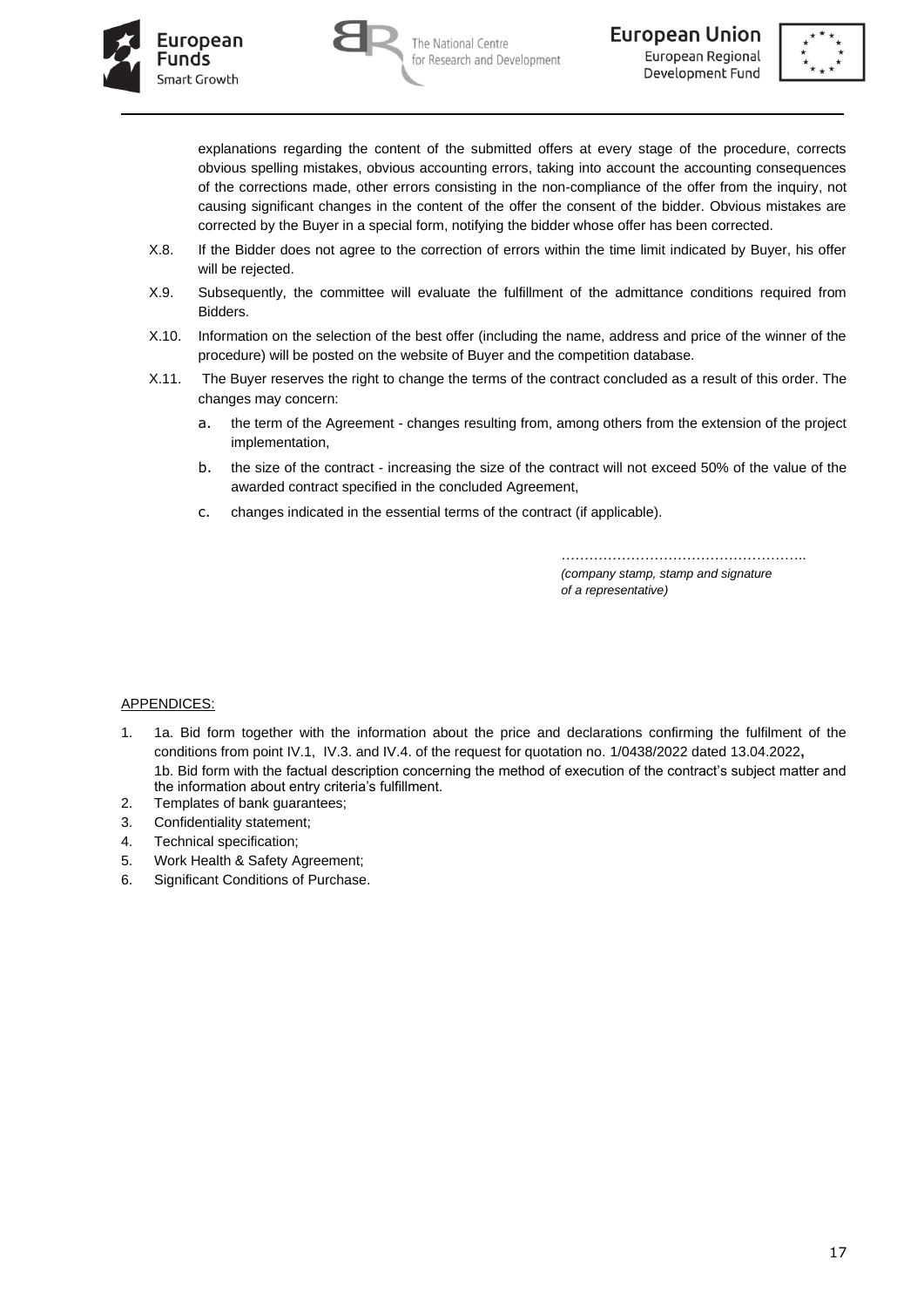





# APPENDIX NO. 1a TO THE REQUEST FOR QUOTATION no **1/0438/2022 of 13.04.2022**

#### COMMERCIAL BID FORM

The bid constitutes a reply to the request for quotation no. **1/0438/2022 of 13.04.2022** concerning **modernization of the mechanical rail head hardening system in DWD Dąbrowa Górnicza.**

#### **1. Data of the bidder**:

- a. Name: …………………………………………………………………………..
- b. Address of the registered office: ………………………………………………………………
- c. Taxpayer ID No. (NIP): ……………………………………………………………………………….
- d. Business Entity ID No. (REGON): …………………………………………………………………………
- e. Person authorized to contact the Buyer: name and surname: ……………………………………………………………… Phone: ………………………………………………………………………….. e-mail address: ………………………………………………………………….
- **2.** I offer the execution of the contract subject matter at the following price:

|                    | <b>PRICE</b> | <b>CURRENCY</b> | <b>IN WORDS</b> |
|--------------------|--------------|-----------------|-----------------|
| NET VALUE          |              |                 |                 |
| VAT VALUE ( %)     |              |                 |                 |
| <b>GROSS VALUE</b> |              |                 |                 |

*3.* Please complete the table below showing the price breakdown for individual elements of the subject matter of the contract. *The total value of the subject matter of the contract indicated in point 2 above must be the same as the price summary shown in the breakdown below.*

| No.         | <b>Item Name</b>                                                                                | Unit | $Q$ -ty | <b>Unit price</b> | Value<br><b>PLN/EUR -</b><br>net<br><b>DDP</b><br><b>Dąbrowa</b><br>Górnicza | Value<br><b>PLN/EUR</b><br>- gross<br><b>DDP</b><br><b>Dabrowa</b><br>Górnicza | <b>Remarks</b> |
|-------------|-------------------------------------------------------------------------------------------------|------|---------|-------------------|------------------------------------------------------------------------------|--------------------------------------------------------------------------------|----------------|
| $\mathbf 1$ | <b>Assembly execution</b>                                                                       |      |         |                   |                                                                              |                                                                                |                |
| 1.1         | 12 hoists                                                                                       | mhr  |         |                   |                                                                              |                                                                                |                |
| 1.2         | Fencing around equipment                                                                        | mhr  |         |                   |                                                                              |                                                                                |                |
| 1.3         | Fencing on the building B3                                                                      | mhr  |         |                   |                                                                              |                                                                                |                |
| 1.4         | Assembly of the new operator room                                                               | mhr  |         |                   |                                                                              |                                                                                |                |
| 1.5         | Assembly of two bath lines for<br>polymer including equipment                                   | mhr  |         |                   |                                                                              |                                                                                |                |
| 1.6         | Assembly of the truss on the B3<br>building roof                                                | mhr  |         |                   |                                                                              |                                                                                |                |
| 1.7         | Assembly of two chimneys -<br>DN850mm with shape change into a<br>rectangle - height $\sim$ 23m | mhr  |         |                   |                                                                              |                                                                                |                |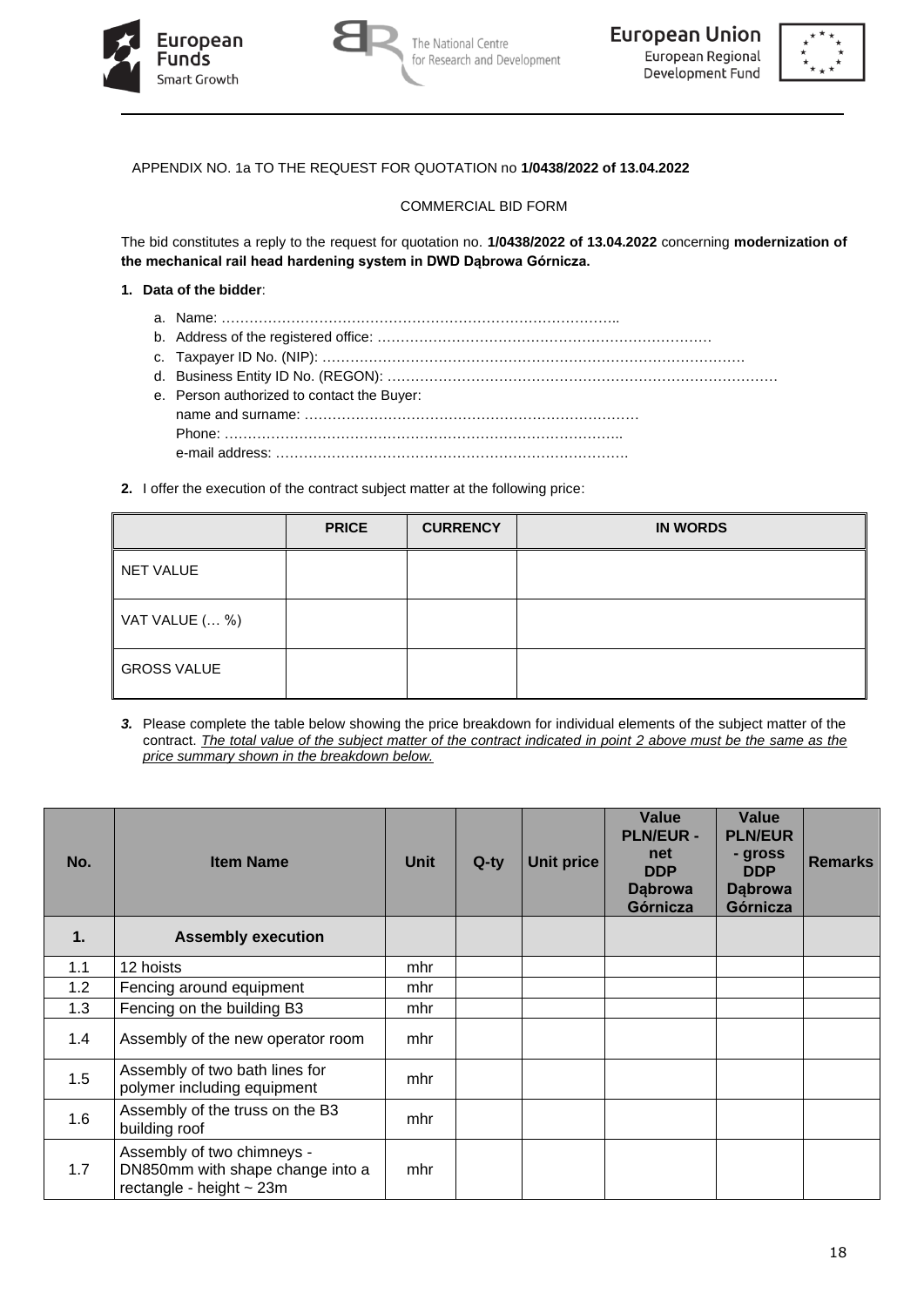





| Assembly of 2 demisters at the<br>1.9<br>mhr<br>beginning and end of the HH line<br>Assembly of piping supports on the<br>1.10<br>mhr<br>building B3<br>Transformer installation $\sim$ 8 tons<br>1.11<br>mhr<br>inside the B3 building<br>Installation of the transformer<br>1.12<br>mhr<br>roadway - 2 pieces, about 10 m each<br>Booster pumps for rail foot quenching<br>1.13<br>mhr<br>system $(qty. 3+1)$<br>1.14<br>Demi water collecting tank (qty.1)<br>mhr<br>Filtering<br>system<br>for<br>rail<br>foot<br>1.15<br>mhr<br>quenching system (qty.1)<br>Quenchant tank (no. 1)<br>1.16<br>mhr<br>1.17<br>Pumps for quenchant circuit (no. 4+1)<br>mhr<br>Filtering<br>system<br>for<br>quenchant<br>1.18<br>mhr<br>recirculation system (qty. 2)<br>1.19<br>Viscosimeter (qty.1)<br>mhr<br>1.20<br>Viscosimeter cooling circuit (qty.1)<br>mhr<br>Pre-heaters<br>for<br>quenchant<br>1.21<br>mhr<br>recirculating system (qty.1)<br>exchanger<br>quenchant<br>Heat<br>for<br>1.22<br>mhr<br>recirculating system (qty. 3+1)<br>1.23<br>Quenchant regeneration tank (qty.1)<br>mhr<br>Sump<br>pumps<br>for<br>regeneration<br>1.24<br>mhr<br>systems $(qty. 1+1)$<br>Filtering<br>system<br>for<br>quenchant<br>1.25<br>mhr<br>regeneration circuit (qty.1)<br>1.26<br>Pasteurizer (qty.1)<br>mhr<br>Waste quenchant collecting system<br>1.27<br>mhr<br>sump pumps $(qty. 1+1)$<br>1.28<br>Polymer feed pumps (qty. 2)<br>mhr<br>Sump pumps - sludge/drain pits<br>1.29<br>mhr<br>$\left($ qty.2 $\right)$<br>1.30<br>Hydraulic unit (qty. 1)<br>mhr<br>1.31<br>Accumulator bench (qty. 2)<br>mhr<br>1.32<br>Centralized grease pumps (qty.2)<br>mhr<br>1.33<br>Compressor unit (qty.1)<br>mhr<br>Cutting out of 48 holes in the right<br>1.34<br>48<br>mhr<br>roller table<br>$\overline{2}$<br><b>Supervision/ support</b><br>Support during the hot tests - 4<br>2.1<br>workers present for 2 months, 3 days<br>mhr<br>per week for 12 hours<br>Works Manager with building license<br>2.2<br>(for UDT according to polish building<br>mhr<br>law) | 1.8 | Flashing and sealing of the junction<br>of a roof with chimneys | mhr |  |  |  |
|----------------------------------------------------------------------------------------------------------------------------------------------------------------------------------------------------------------------------------------------------------------------------------------------------------------------------------------------------------------------------------------------------------------------------------------------------------------------------------------------------------------------------------------------------------------------------------------------------------------------------------------------------------------------------------------------------------------------------------------------------------------------------------------------------------------------------------------------------------------------------------------------------------------------------------------------------------------------------------------------------------------------------------------------------------------------------------------------------------------------------------------------------------------------------------------------------------------------------------------------------------------------------------------------------------------------------------------------------------------------------------------------------------------------------------------------------------------------------------------------------------------------------------------------------------------------------------------------------------------------------------------------------------------------------------------------------------------------------------------------------------------------------------------------------------------------------------------------------------------------------------------------------------------------------------------------------------------------------------------------------------------------------------------------------------------|-----|-----------------------------------------------------------------|-----|--|--|--|
|                                                                                                                                                                                                                                                                                                                                                                                                                                                                                                                                                                                                                                                                                                                                                                                                                                                                                                                                                                                                                                                                                                                                                                                                                                                                                                                                                                                                                                                                                                                                                                                                                                                                                                                                                                                                                                                                                                                                                                                                                                                                |     |                                                                 |     |  |  |  |
|                                                                                                                                                                                                                                                                                                                                                                                                                                                                                                                                                                                                                                                                                                                                                                                                                                                                                                                                                                                                                                                                                                                                                                                                                                                                                                                                                                                                                                                                                                                                                                                                                                                                                                                                                                                                                                                                                                                                                                                                                                                                |     |                                                                 |     |  |  |  |
|                                                                                                                                                                                                                                                                                                                                                                                                                                                                                                                                                                                                                                                                                                                                                                                                                                                                                                                                                                                                                                                                                                                                                                                                                                                                                                                                                                                                                                                                                                                                                                                                                                                                                                                                                                                                                                                                                                                                                                                                                                                                |     |                                                                 |     |  |  |  |
|                                                                                                                                                                                                                                                                                                                                                                                                                                                                                                                                                                                                                                                                                                                                                                                                                                                                                                                                                                                                                                                                                                                                                                                                                                                                                                                                                                                                                                                                                                                                                                                                                                                                                                                                                                                                                                                                                                                                                                                                                                                                |     |                                                                 |     |  |  |  |
|                                                                                                                                                                                                                                                                                                                                                                                                                                                                                                                                                                                                                                                                                                                                                                                                                                                                                                                                                                                                                                                                                                                                                                                                                                                                                                                                                                                                                                                                                                                                                                                                                                                                                                                                                                                                                                                                                                                                                                                                                                                                |     |                                                                 |     |  |  |  |
|                                                                                                                                                                                                                                                                                                                                                                                                                                                                                                                                                                                                                                                                                                                                                                                                                                                                                                                                                                                                                                                                                                                                                                                                                                                                                                                                                                                                                                                                                                                                                                                                                                                                                                                                                                                                                                                                                                                                                                                                                                                                |     |                                                                 |     |  |  |  |
|                                                                                                                                                                                                                                                                                                                                                                                                                                                                                                                                                                                                                                                                                                                                                                                                                                                                                                                                                                                                                                                                                                                                                                                                                                                                                                                                                                                                                                                                                                                                                                                                                                                                                                                                                                                                                                                                                                                                                                                                                                                                |     |                                                                 |     |  |  |  |
|                                                                                                                                                                                                                                                                                                                                                                                                                                                                                                                                                                                                                                                                                                                                                                                                                                                                                                                                                                                                                                                                                                                                                                                                                                                                                                                                                                                                                                                                                                                                                                                                                                                                                                                                                                                                                                                                                                                                                                                                                                                                |     |                                                                 |     |  |  |  |
|                                                                                                                                                                                                                                                                                                                                                                                                                                                                                                                                                                                                                                                                                                                                                                                                                                                                                                                                                                                                                                                                                                                                                                                                                                                                                                                                                                                                                                                                                                                                                                                                                                                                                                                                                                                                                                                                                                                                                                                                                                                                |     |                                                                 |     |  |  |  |
|                                                                                                                                                                                                                                                                                                                                                                                                                                                                                                                                                                                                                                                                                                                                                                                                                                                                                                                                                                                                                                                                                                                                                                                                                                                                                                                                                                                                                                                                                                                                                                                                                                                                                                                                                                                                                                                                                                                                                                                                                                                                |     |                                                                 |     |  |  |  |
|                                                                                                                                                                                                                                                                                                                                                                                                                                                                                                                                                                                                                                                                                                                                                                                                                                                                                                                                                                                                                                                                                                                                                                                                                                                                                                                                                                                                                                                                                                                                                                                                                                                                                                                                                                                                                                                                                                                                                                                                                                                                |     |                                                                 |     |  |  |  |
|                                                                                                                                                                                                                                                                                                                                                                                                                                                                                                                                                                                                                                                                                                                                                                                                                                                                                                                                                                                                                                                                                                                                                                                                                                                                                                                                                                                                                                                                                                                                                                                                                                                                                                                                                                                                                                                                                                                                                                                                                                                                |     |                                                                 |     |  |  |  |
|                                                                                                                                                                                                                                                                                                                                                                                                                                                                                                                                                                                                                                                                                                                                                                                                                                                                                                                                                                                                                                                                                                                                                                                                                                                                                                                                                                                                                                                                                                                                                                                                                                                                                                                                                                                                                                                                                                                                                                                                                                                                |     |                                                                 |     |  |  |  |
|                                                                                                                                                                                                                                                                                                                                                                                                                                                                                                                                                                                                                                                                                                                                                                                                                                                                                                                                                                                                                                                                                                                                                                                                                                                                                                                                                                                                                                                                                                                                                                                                                                                                                                                                                                                                                                                                                                                                                                                                                                                                |     |                                                                 |     |  |  |  |
|                                                                                                                                                                                                                                                                                                                                                                                                                                                                                                                                                                                                                                                                                                                                                                                                                                                                                                                                                                                                                                                                                                                                                                                                                                                                                                                                                                                                                                                                                                                                                                                                                                                                                                                                                                                                                                                                                                                                                                                                                                                                |     |                                                                 |     |  |  |  |
|                                                                                                                                                                                                                                                                                                                                                                                                                                                                                                                                                                                                                                                                                                                                                                                                                                                                                                                                                                                                                                                                                                                                                                                                                                                                                                                                                                                                                                                                                                                                                                                                                                                                                                                                                                                                                                                                                                                                                                                                                                                                |     |                                                                 |     |  |  |  |
|                                                                                                                                                                                                                                                                                                                                                                                                                                                                                                                                                                                                                                                                                                                                                                                                                                                                                                                                                                                                                                                                                                                                                                                                                                                                                                                                                                                                                                                                                                                                                                                                                                                                                                                                                                                                                                                                                                                                                                                                                                                                |     |                                                                 |     |  |  |  |
|                                                                                                                                                                                                                                                                                                                                                                                                                                                                                                                                                                                                                                                                                                                                                                                                                                                                                                                                                                                                                                                                                                                                                                                                                                                                                                                                                                                                                                                                                                                                                                                                                                                                                                                                                                                                                                                                                                                                                                                                                                                                |     |                                                                 |     |  |  |  |
|                                                                                                                                                                                                                                                                                                                                                                                                                                                                                                                                                                                                                                                                                                                                                                                                                                                                                                                                                                                                                                                                                                                                                                                                                                                                                                                                                                                                                                                                                                                                                                                                                                                                                                                                                                                                                                                                                                                                                                                                                                                                |     |                                                                 |     |  |  |  |
|                                                                                                                                                                                                                                                                                                                                                                                                                                                                                                                                                                                                                                                                                                                                                                                                                                                                                                                                                                                                                                                                                                                                                                                                                                                                                                                                                                                                                                                                                                                                                                                                                                                                                                                                                                                                                                                                                                                                                                                                                                                                |     |                                                                 |     |  |  |  |
|                                                                                                                                                                                                                                                                                                                                                                                                                                                                                                                                                                                                                                                                                                                                                                                                                                                                                                                                                                                                                                                                                                                                                                                                                                                                                                                                                                                                                                                                                                                                                                                                                                                                                                                                                                                                                                                                                                                                                                                                                                                                |     |                                                                 |     |  |  |  |
|                                                                                                                                                                                                                                                                                                                                                                                                                                                                                                                                                                                                                                                                                                                                                                                                                                                                                                                                                                                                                                                                                                                                                                                                                                                                                                                                                                                                                                                                                                                                                                                                                                                                                                                                                                                                                                                                                                                                                                                                                                                                |     |                                                                 |     |  |  |  |
|                                                                                                                                                                                                                                                                                                                                                                                                                                                                                                                                                                                                                                                                                                                                                                                                                                                                                                                                                                                                                                                                                                                                                                                                                                                                                                                                                                                                                                                                                                                                                                                                                                                                                                                                                                                                                                                                                                                                                                                                                                                                |     |                                                                 |     |  |  |  |
|                                                                                                                                                                                                                                                                                                                                                                                                                                                                                                                                                                                                                                                                                                                                                                                                                                                                                                                                                                                                                                                                                                                                                                                                                                                                                                                                                                                                                                                                                                                                                                                                                                                                                                                                                                                                                                                                                                                                                                                                                                                                |     |                                                                 |     |  |  |  |
|                                                                                                                                                                                                                                                                                                                                                                                                                                                                                                                                                                                                                                                                                                                                                                                                                                                                                                                                                                                                                                                                                                                                                                                                                                                                                                                                                                                                                                                                                                                                                                                                                                                                                                                                                                                                                                                                                                                                                                                                                                                                |     |                                                                 |     |  |  |  |
|                                                                                                                                                                                                                                                                                                                                                                                                                                                                                                                                                                                                                                                                                                                                                                                                                                                                                                                                                                                                                                                                                                                                                                                                                                                                                                                                                                                                                                                                                                                                                                                                                                                                                                                                                                                                                                                                                                                                                                                                                                                                |     |                                                                 |     |  |  |  |
|                                                                                                                                                                                                                                                                                                                                                                                                                                                                                                                                                                                                                                                                                                                                                                                                                                                                                                                                                                                                                                                                                                                                                                                                                                                                                                                                                                                                                                                                                                                                                                                                                                                                                                                                                                                                                                                                                                                                                                                                                                                                |     |                                                                 |     |  |  |  |
|                                                                                                                                                                                                                                                                                                                                                                                                                                                                                                                                                                                                                                                                                                                                                                                                                                                                                                                                                                                                                                                                                                                                                                                                                                                                                                                                                                                                                                                                                                                                                                                                                                                                                                                                                                                                                                                                                                                                                                                                                                                                |     |                                                                 |     |  |  |  |
|                                                                                                                                                                                                                                                                                                                                                                                                                                                                                                                                                                                                                                                                                                                                                                                                                                                                                                                                                                                                                                                                                                                                                                                                                                                                                                                                                                                                                                                                                                                                                                                                                                                                                                                                                                                                                                                                                                                                                                                                                                                                |     |                                                                 |     |  |  |  |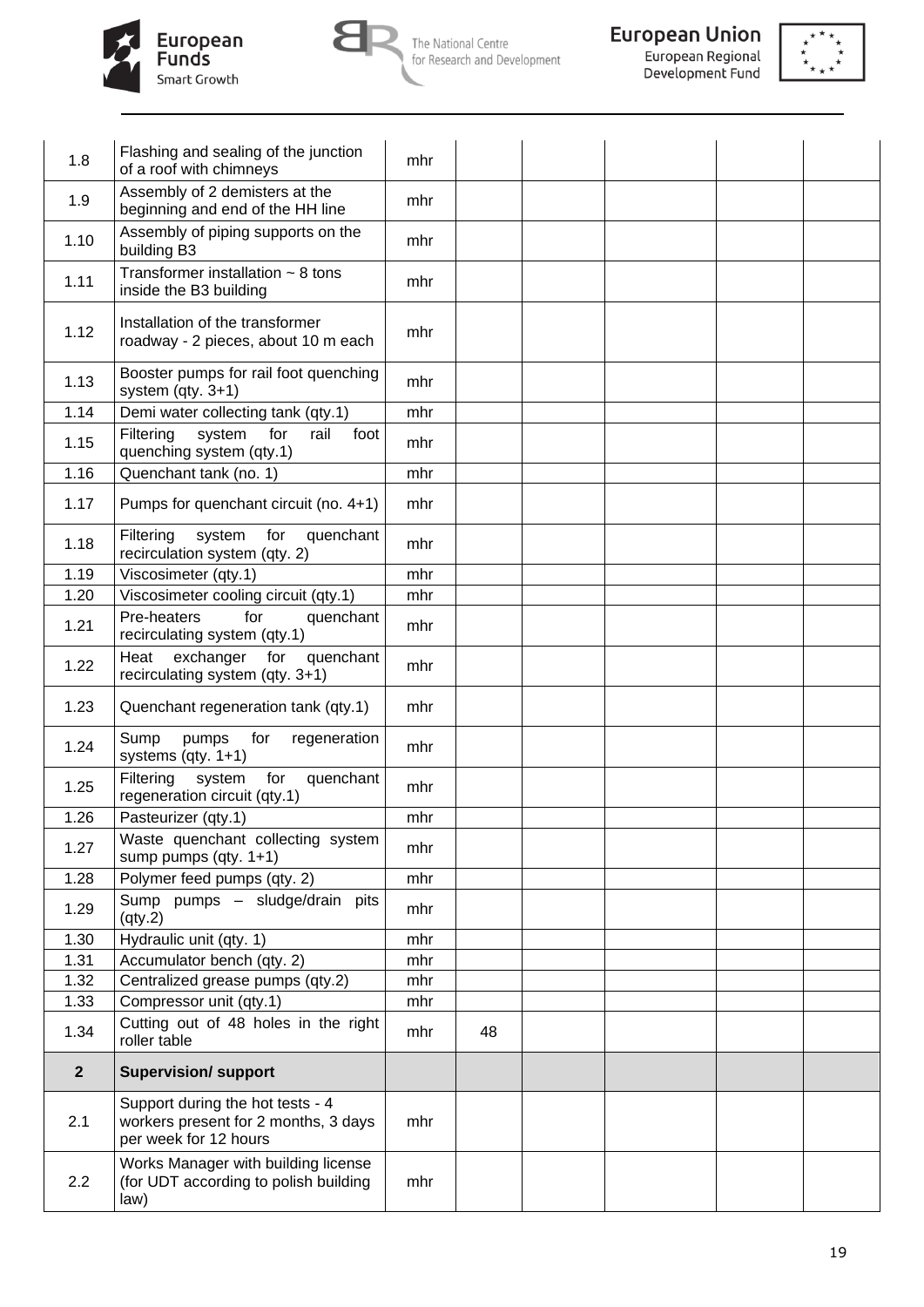



European Regional Development Fund



| 2.3 | Surveyor                      | mhr |  |  |  |
|-----|-------------------------------|-----|--|--|--|
| 2.4 | Project Manager               | mhr |  |  |  |
| 2.5 | Health and safety supervision | mhr |  |  |  |
| 2.6 | Crane operator                | mhr |  |  |  |
|     |                               |     |  |  |  |
| 3   | <b>Other</b>                  |     |  |  |  |
| 3.1 | Participation in FAT          | set |  |  |  |
|     |                               |     |  |  |  |

### BUYER'S INFORMATION:

Please provide the price of the subject matter of the contract in EURO or PLN, net values (not including VAT) and gross values.

These prices must include all costs related to the implementation of the subject matter of the contract, including:

- 1) the value of the subject matter of the order,
- 2) VAT,
- 3) all materials and devices used,
- 4) labor and equipment costs,
- 5) transport costs,
- 6) all fees related to the subject of the order,
- 7) insurance costs,
- 8) costs of loading and unloading,
- 9) all costs related to the comprehensive performance of the contract,

10) all fees and compensations for damages, costs and losses incurred in connection with the implementation of the order.

*Quotation of the price in another currency shall result in the Buyer's conversion of the price into EUR using the exchange rate tables (Table A - Average exchange rates for foreign currencies) of the National Bank of Poland as of the date specified in item VII.1 according to request for quotation (final date for submission of offers).* 

*In case of negotiations with the Bidders and submission of final bids by them, the Buyer's conversion to the EUR currency will be made using the exchange rate tables (Table A - Average exchange rates of foreign currencies) of the National Bank of Poland as of the day specified in the sentence above.*

*Regardless of the prices quoted by the Bidder in a currency other than EUR or PLN, the currency of the contract concluded with the Bidder selected by the Buyer is EUR or PLN.* 

*4. I confirm to have acquainted myself with the request for quotation together with its appendices and I do not raise any objections to it.*

*We declare that the deadline for completing the subject matter of the contract is 62 days from the indicated date of commencement of work after the conclusion of the contract with the selected Bidder. The implementation date is divided into 4 stages*

- *Installation before the standstill of the rolling mill: 31 days from the date of the final assembly commencement date (entry criteria) completed with a signed protocol*
- *Installation during the standstill of the rolling mill: 23 days ended with a protocol signed by both parties and declaration of readiness for testing*
- *Execution of finishing works: 8 days from the installation, during the standstill of the rolling mill, completed with an acceptance protocol*
- *Hot tests: 2 months from the end of the works, completed with the signing of the Final Acceptance Protocol.*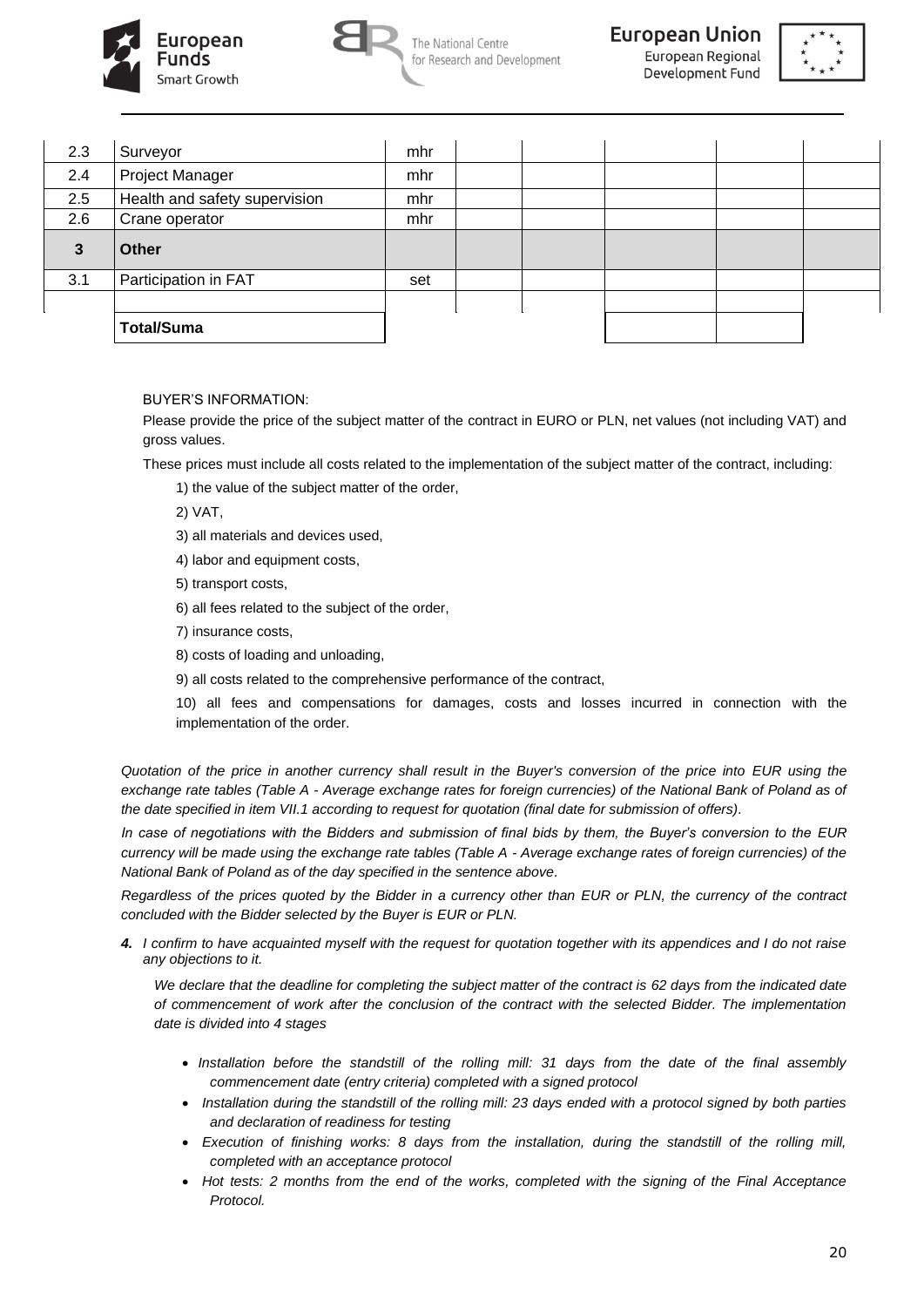

The National Centre for Research and Development



- *5. The bid is valid for 120 days counting from its submission date.*
- *6. I declare I accept the wording of Significant Terms of Purchase from Appendix no. 6 of the Request for Quotation.*
- *7. I declare that in case of selecting our offer by the Buyer, we give our consent to the disclosure of information regarding the selection of our company (the result of the procedure, including information about the offered price for the contract subject matter, as well as the name of the Bidder with his full address) to the public, including publication on the Competitiveness Database.*
- *8. Term of payment:* 
	- *a) For down-payment: 30 days from invoice date*
	- *b) For other invoices: 60 days from invoice date*
- *9. We declare that due to the strict obligations of the Ordering Party resulting from the co-financing agreement that are given in the scope of the project completion date, we hereby accept the fact that the Ordering Party will introduce the following provisions into the contract with the Contractor: "Together with the invoice which requires security, a bank guarantee consistent with the essential issues of templates indicated in Appendix No 2 of this request for quotation. Failure to provide a bank guarantee or delivery of a bank guarantee inconsistent in essential matters with the Ordering Party's template will entitle the Ordering Party to refrain from any payments until the Contractor submits the relevant guarantee documents, and the Contractor will not be entitled to any claims for withheld payments".*
- *10. I acknowledge that if I attest an untruth the bid shall be rejected.*
- *11. Do you use the Integrated Management System? No / yes - please describe.*
- *12. I declare that if this offer is selected, I agree to add to the wording of the contract for the purchase of the subject matter of the order the following wording:*
	- *"The Contractor will be obliged to pay the Ordering Party the following liquidated damages:*
		- *a) for failure to meet the deadline for BF2 blow down,*
		- *b) for failure to meet the R.F.I.O.*

*The maximum amount of liquidated damages resulting from the delay indicated in point a) and b) shall not exceed 10% of the gross contract value. The maximum sum of liquidated damages resulting from failure to meet the guaranteed parameters indicated in point c) may not be more than 10% of the contract value.*

## APPENDICES TO THE BID:

- 1. Declaration confirming the fulfilment of the conditions from point IV.1 of the request for quotation no. 1/0438/2022 of 13.04.2022,
- 2. Declaration confirming the fulfilment of the conditions from point IV.3 of the request for quotation bids no. 1/0438/2022 of 13.04.2022,
- 3. Declaration confirming the fulfilment of the conditions from point IV.4 of the request for quotation bids no. 1/0438/2022 of 13.04.2022,
- 4. Declaration on the scope of the offer constituting the trade secret of the enterprise IF APPLICABLE
- 5. Declaration on the list of manufacturing reference of order's subjects IF APPLICABLE
- 6. Declaration that, as part of the AGREEMENT, prior to the commencement of works on the facility, he will provide the Order Performance Security Plan - Health and Safety

…………………………..…...., (date) ………… ....................................................

City, on

Company stamp, stamp and signature of a representative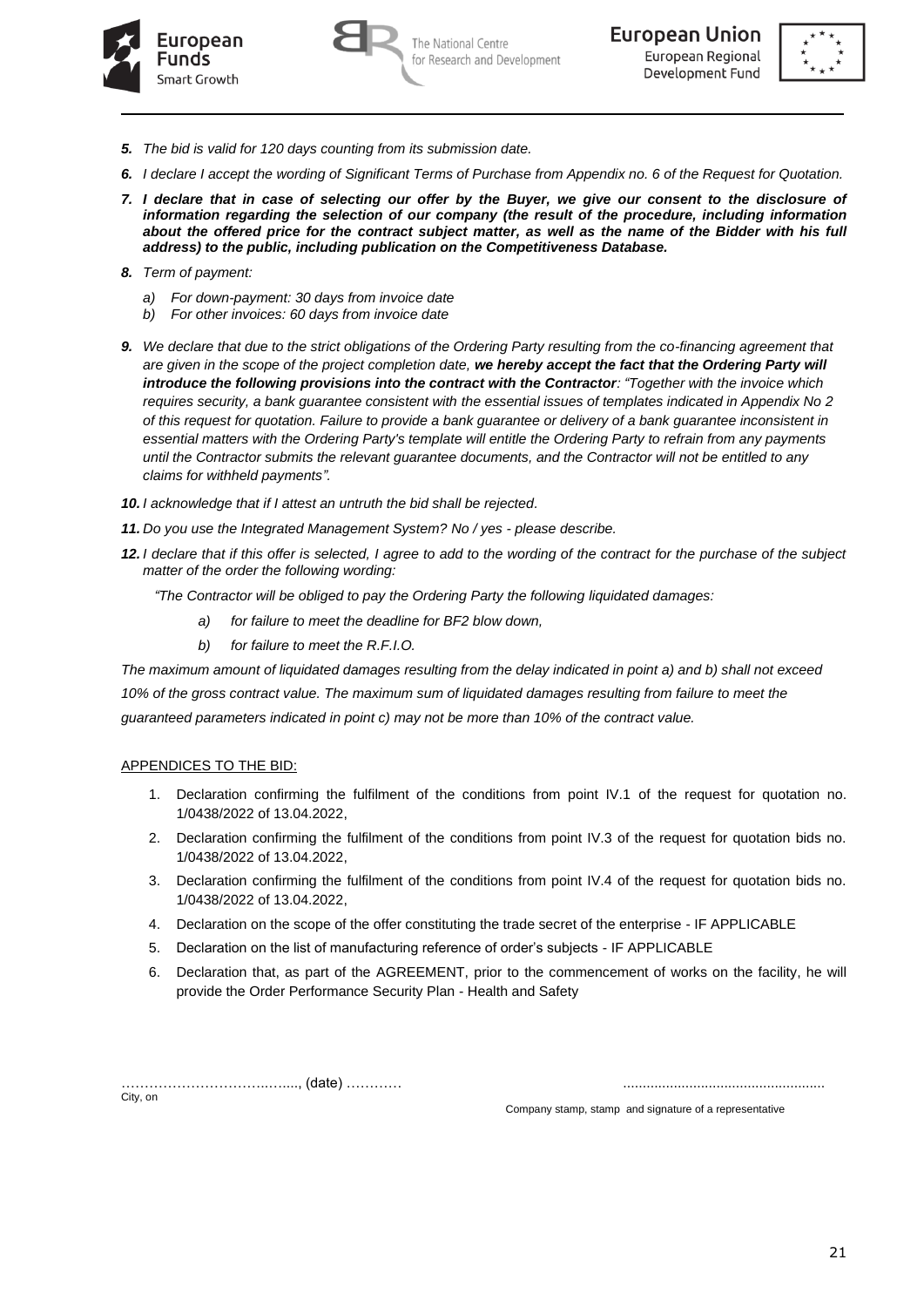





# APPENDIX NO. 1 TO COMMERCIAL BID FORM REFERS TO THE REQUEST FOR QUOTATION NO. 1/0438/2022 of 13.04.2022

# DECLARATION CERTIFYING THE FULFILMENT OF CONDITIONS FROM POINT **IV.1.** OF THE REQUEST FOR QUOTATION

I hereby declare that the Bidder................................................................................................... (name and address of the registered office) meets the following conditions:

- 1. It has the licences necessary to perform a defined activity or action, if such licences are required by law.
- 2. It runs its activity in accordance with a description of the contract subject matter.
- 3. It has the necessary knowledge and experience as well as technical capacity and persons able to execute the contract.
- 4. Its economic and financial position allows for execution of the contract.
- 5. It is neither in a state of liquidation nor has it declared its bankruptcy.
- 6. It is not in arrears with payment of public & legal fees, taxes, or contributions for social and health insurance premiums.
- 7. It was not convicted with a lawful decision for any crime committed in relation to the contract awarding procedure, for the crime of bribery, for a crime against the economic turnover or other crime committed in order to obtain financial benefits - as a partner of a registered partnership, a partner or management board member of a professional partnership; a general partner of a limited partnership as well as a limited jointstock partnership; a member of the management body of a legal person.
- 8. It was not validly sentenced for an offence committed in connection with a contract award procedure, for bribery, for an offence against economic turnover or for any other offence committed with the aim of gaining financial profits - as a partner of a registered partnership, a partner or management board member of a professional partnership; a general partner of a limited partnership as well as a limited joint-stock partnership; a member of the management body of a legal person.
- 9. Other …………………………….. if applicable

City and date *(Company stamp, stamp and signature of a representative)*\*

Signature of a person or persons entered in registers to incur obligations on behalf of the Bidder or in a proper authorization

……………………………………………………. ……………………………………………………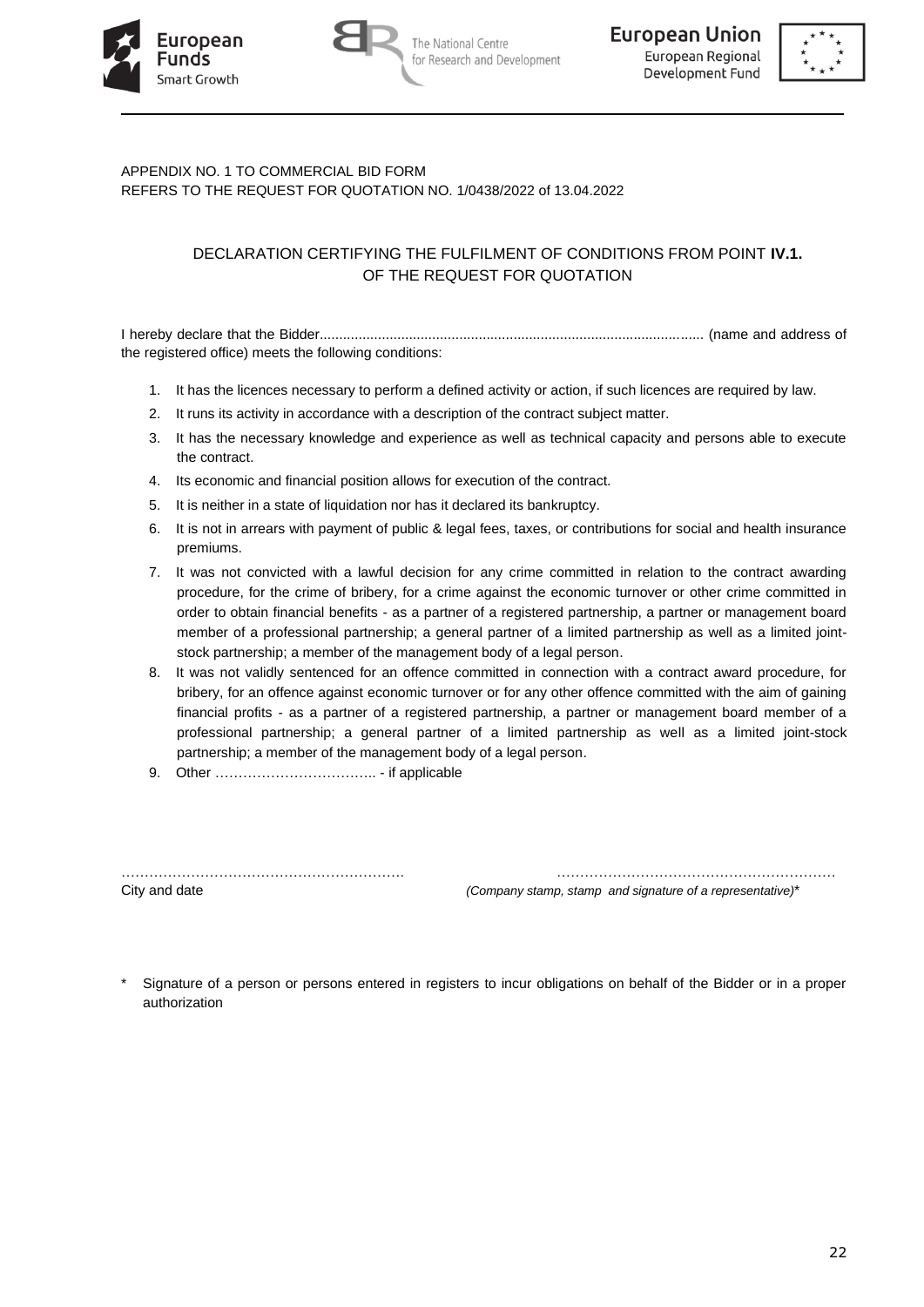





# APPENDIX NO. 2 TO COMMERCIAL BID FORM REFERS TO THE REQUEST FOR QUOTAION NO. 1/0438/2022 of 13.04.2022

# DECLARATION CERTIFYING THE FULFILMENT OF CONDITIONS FROM POINT **IV.3** OF THE REQUEST FOR QUOTATION

# **STATEMENT**

# CERTIFYING THE FULFILMENT OF CONDITIONS OF PARTICIPATION IN THE PROCEDURE

I, the undersigned confirm the **absence** of grounds for exclusion from the procedure, indicated below:

- a. within the last 3 years before initiation of the procedure the Bidder caused a damage by not performing a contract or by performing it in an improper manner, whereas the said damage was not voluntarily remedied by the day of initiation of the procedure, unless the non-performance or improper performance results from circumstances for which the Bidder is not liable. Therefore the Buyer will exclude from the procedure such bidder who will jointly meet all of the following premises:
- (1) within the last 3 years before initiation of the procedure the Bidder caused a damage by not performing a contract or by performing it in an improper manner,
- (2) the damage was not voluntarily remedied by him until the day of initiation of the procedure,
- (3) a contrario the non-performance or improper performance of a contract results from circumstances, for which the Bidder is liable.
- b. natural persons, who have been validly sentenced for an offence committed in connection with a contract award procedure, offence against the rights of people performing paid work, offence against the environment, for bribery, for an offence against economic turnover or for any other offence committed with the aim of gaining financial profits, as well as for treasury offence or an offence of participation in organized crime group or in an union aimed at committing an offence or treasury offence,
- c. registered partnerships whose partner has been validly sentenced for an offence committed in connection with a contract award procedure, offence against the rights of people performing paid work, offence against the environment, for bribery, for an offence against economic turnover or for any other offence committed with the aim of gaining financial profits, as well as for treasury offence or an offence of participation in organized crime group or in an union aimed at committing an offence or treasury offence,
- d. professional partnership whose partner or member of the management board has been validly sentenced for an offence committed in connection with a contract award procedure, offence against the rights of people performing paid work, offence against the environment, for bribery, for an offence against economic turnover or for any other offence committed with the aim of gaining financial profits, as well as for treasury offence or an offence of participation in organized crime group or in an union aimed at committing an offence or treasury offence,
- e. limited partnerships and limited joint-stock partnerships whose general partner has been validly sentenced for an offence committed in connection with a contract award procedure, offence against the rights of people performing paid work, offence against the environment, for bribery, for an offence against economic turnover or for any other offence committed with the aim of
- f. gaining financial profits, as well as for treasury offence or an offence of participation in organized crime group or in an union aimed at committing an offence or treasury offence,
- g. legal persons whose active member of the managing body has been validly sentenced for an offence committed in connection with a contract award procedure, offence against the rights of people performing paid work, offence against the environment, for bribery, for an offence against economic turnover or for any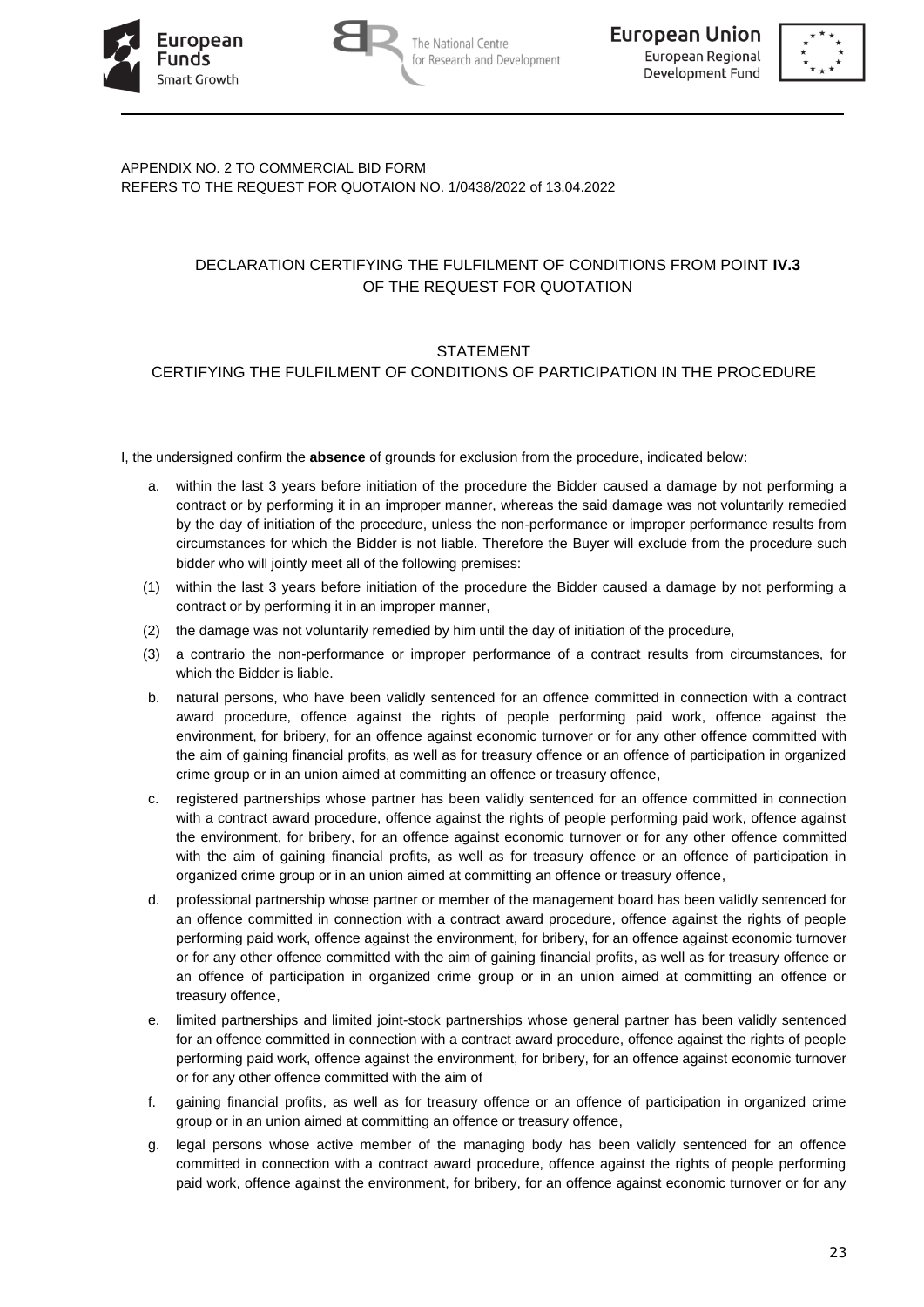



The National Centre for Research and Development **European Union** European Regional Development Fund



other offence committed with the aim of gaining financial profits, as well as for treasury offence or an offence of participation in organized crime group or in an union aimed at committing an offence or treasury offence,

h. collective entities, with respect to whom a court has issued a decision prohibiting them from competing for contracts under the provisions concerning the liability of collective entities for tort under the liability to penalty.

……………………………………………………. ……………………………………………………

City and date *(Company stamp, stamp and signature of a representative)*\*

\* Signature of a person or persons entered in registers to incur obligations on behalf of the Bidder or in a proper authorization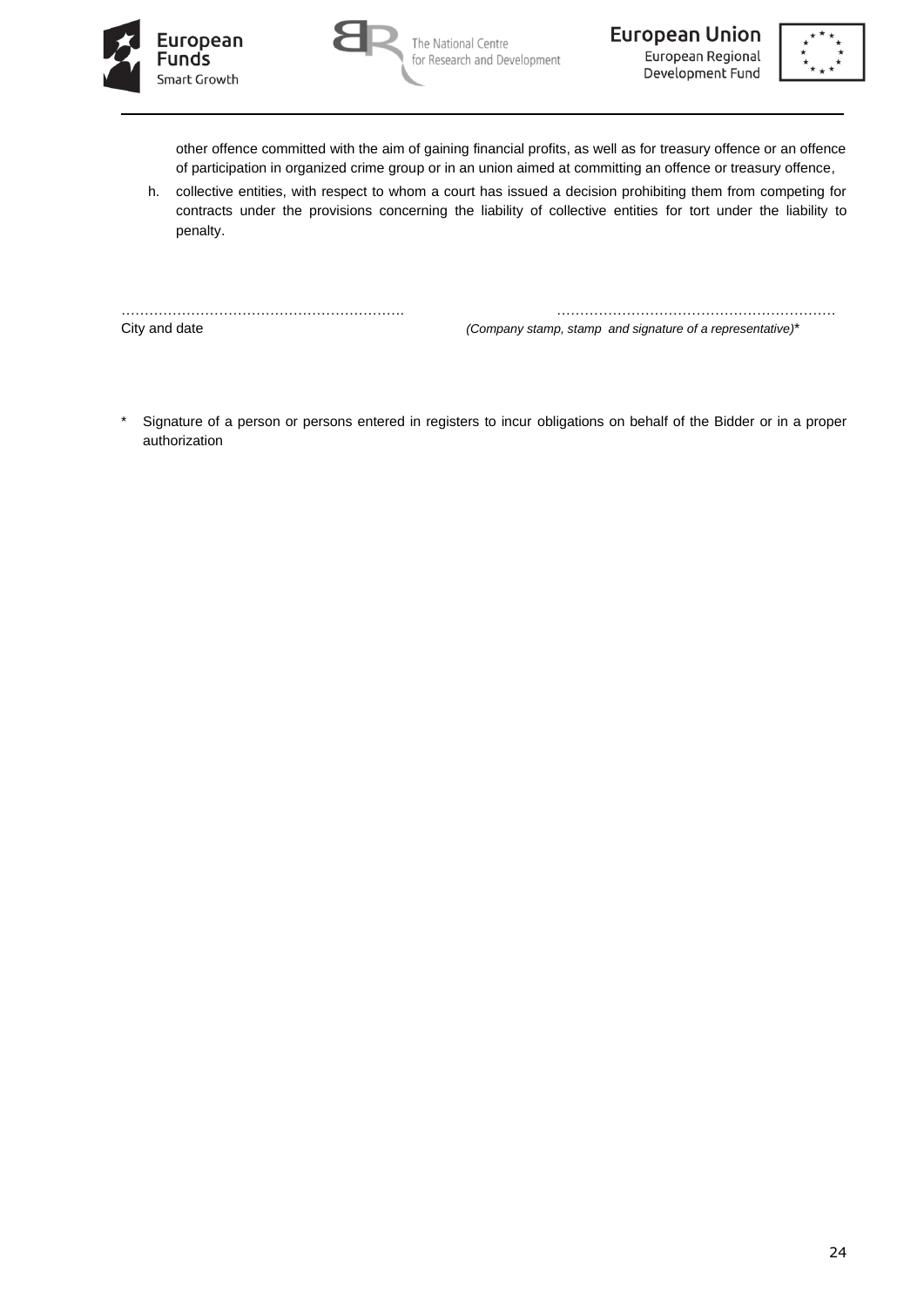





# APPENDIX NO. 3 TO COMMERCIAL BID FORM REFERS TO THE REQUEST FOR QUOTAION NO. 1/0438/2022 of 13.04.2022

# DECLARATION CERTIFYING THE FULFILMENT OF CONDITIONS FROM POINT **IV.4** OF THE REQUEST FOR QUOTATION

# **STATEMENT**

# OF NO CAPITAL OR PERSONAL LINKS WITH THE CONTRACTING PARTY

| the | undersigned confirm the           |  |  |  | absence of capital or personal relations between |  |
|-----|-----------------------------------|--|--|--|--------------------------------------------------|--|
|     |                                   |  |  |  |                                                  |  |
|     | registered office) and the Buyer. |  |  |  |                                                  |  |

Capital or personal links mean any mutual connections between the Contracting Party or persons authorized to enter into obligations on behalf of the Contracting Party or persons performing - on behalf of the Contracting Party activities associated with preparation and carrying out the proceedings to select the Supplier, and the Supplier, in particular:

a) participation in a company as a partner of a general partnership or a partnership,

b) possession of at least 10% of shares or stock,

c) performing the function of a supervisory or management authority, legal proxy or representative,

d) being married, in a direct kinship or relationship, kinship of the second degree or secondary relationship of the second degree, or in relation to the adoption, care or guardianship.

……………………………………………………. …………………………………………………… City and date *(Company stamp, stamp and signature of a representative)*\*

Signature of a person or persons entered in registers to incur obligations on behalf of the Bidder or in a proper authorization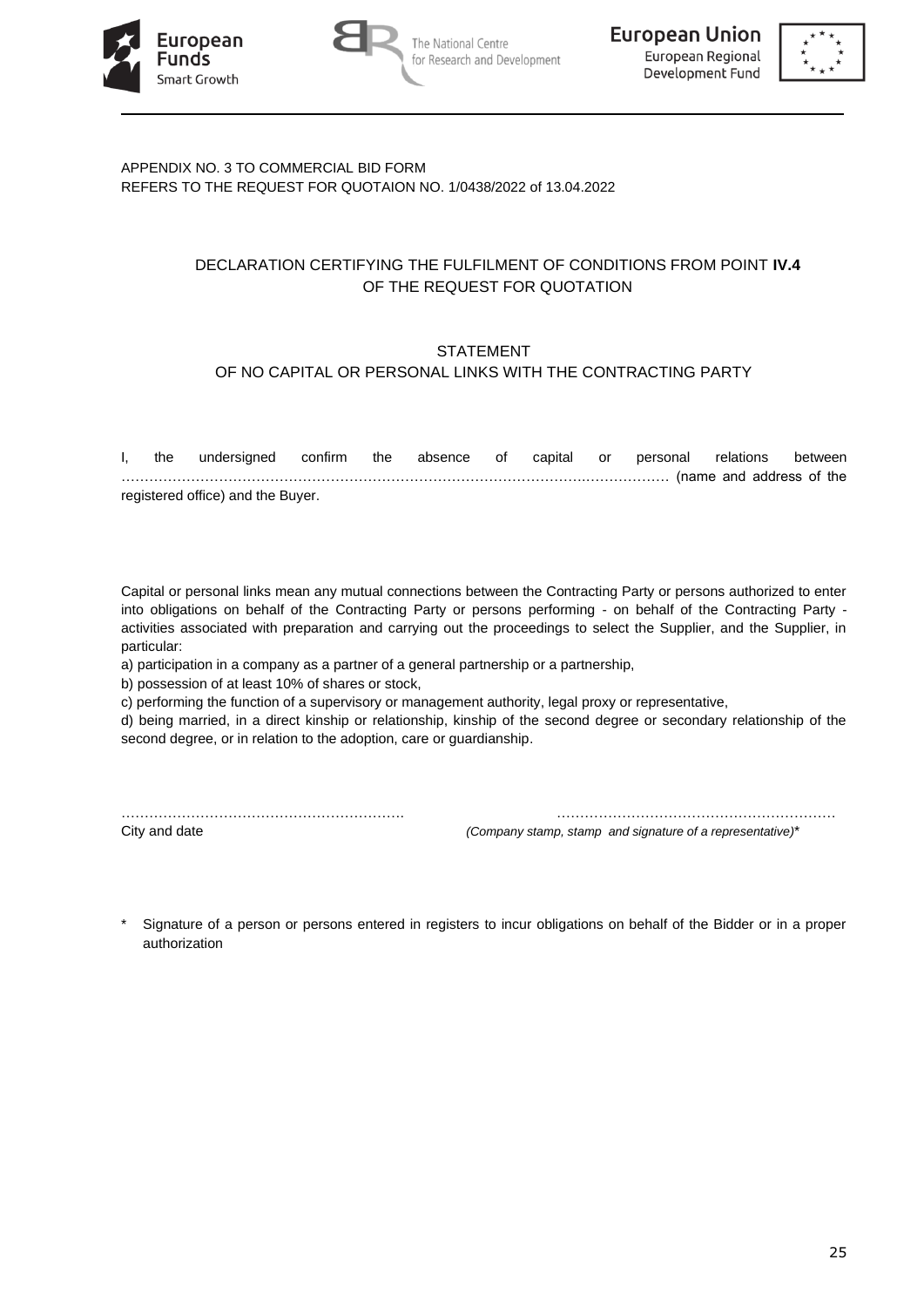





#### APPENDIX NO. 4 TO COMMERCIAL BID FORM REFERS TO THE REQUEST FOR QUOTAION NO. 1/0438/2022 of 13.04.2022

# **DECLARATION ON THE SCOPE OF THE OFFER CONSTITUTING THE TRADE SECRET OF THE ENTERPRISE**

I declare that the information contained in the offer submitted on ………, constituting a response to the Request for Quotation no. …………… is a trade secret within the meaning of Art. 11 sec. 4 of the Act of April 16, 1993 on Combating Unfair Competition (Journal of Laws of 2003, No. 153, item 1503, as amended) in the following scope:

This information is a business secret as defined in art. 11 point 4 of the Act of April 16, 1993 on Combating Unfair Competition (Journal of Laws of 2003, No. 153, item 1503, as amended), meeting three conditions in total: are of a technical, technological, organizational nature, or have economic value,

have not been disclosed to the public,

and the necessary steps have been taken to maintain confidentiality.

The Management Board of the Company ……………………………… is aware that information (news) "not disclosed to the public" is information unknown to the general public or to persons who, due to the conducted activity, are interested in having it.

We also declare that the information contained in the offer submitted on ……… remains business secret within the meaning of Art. 11 sec. 4 of the Act of April 16, 1993 on Combating Unfair Competition (Journal of Laws of 2003, No. 153, item 1503, as amended) on the date of signing this statement.

City and date

……………………………………………………. ……………………………………………………

*(Company stamp, stamp and signature of a representative)*\*

Signature of a person or persons entered in registers to incur obligations on behalf of the Bidder or in a proper authorization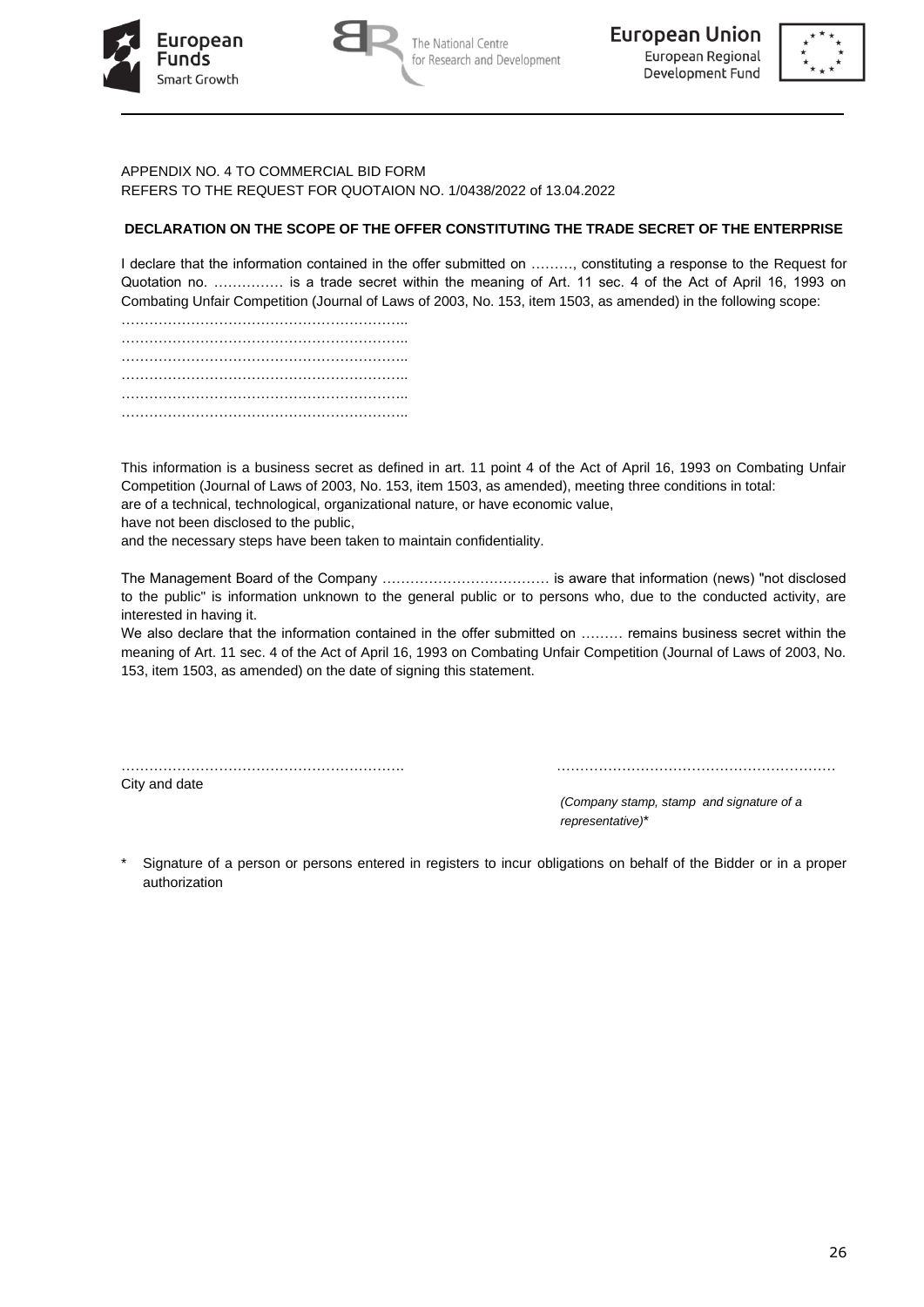





APPENDIX NO. 5 TO COMMERCIAL BID FORM REFERS TO THE REQUEST FOR QUOTAION NO. 1/0438/2022 of 13.04.2022

# **DECLARATION ON THE LIST OF MANUFACTURING REFERENCE ORDER'S SUBJECTS**

Aware of criminal liability for submitting a false declaration under Art 233 § 1 of the Criminal Code "Whoever by submitting a testimony to be used as evidence in court proceedings or other proceedings conducted under the Act, testifies untruthfully or conceals the truth, shall be liable to imprisonment from 6 months to 8 years", I voluntarily declare that:

The company .................. (name and address of the registered office) has the necessary knowledge and experience, and has technical potential and persons capable of performing the contract.

#### **LIST OF REFERENCE ORDER SUBJECTS, INCLUDING EXECUTION OF COOLING INSTALLATION OF INDUSTRIAL FACILITIES FROM THE LAST 10 YEARS**

| L.P. | <b>Buyer's name</b> | Location | Year of<br>implementation | <b>Description of</b><br>scope | <b>Execution Time</b><br>- from (month /<br>year) - to (month<br>/ year) - (as<br>General<br>Contractor) | Contact details of the Buyer /<br><b>End User</b> |
|------|---------------------|----------|---------------------------|--------------------------------|----------------------------------------------------------------------------------------------------------|---------------------------------------------------|
|      |                     |          |                           |                                |                                                                                                          |                                                   |
|      |                     |          |                           |                                |                                                                                                          |                                                   |
|      |                     |          |                           |                                |                                                                                                          |                                                   |
|      |                     |          |                           |                                |                                                                                                          |                                                   |
|      |                     |          |                           |                                |                                                                                                          |                                                   |

……………………………………………………. ……………………………………………………

City and date

*(Company stamp, stamp and signature of a representative)*\*

Signature of a person or persons entered in registers to incur obligations on behalf of the Bidder or in a proper authorization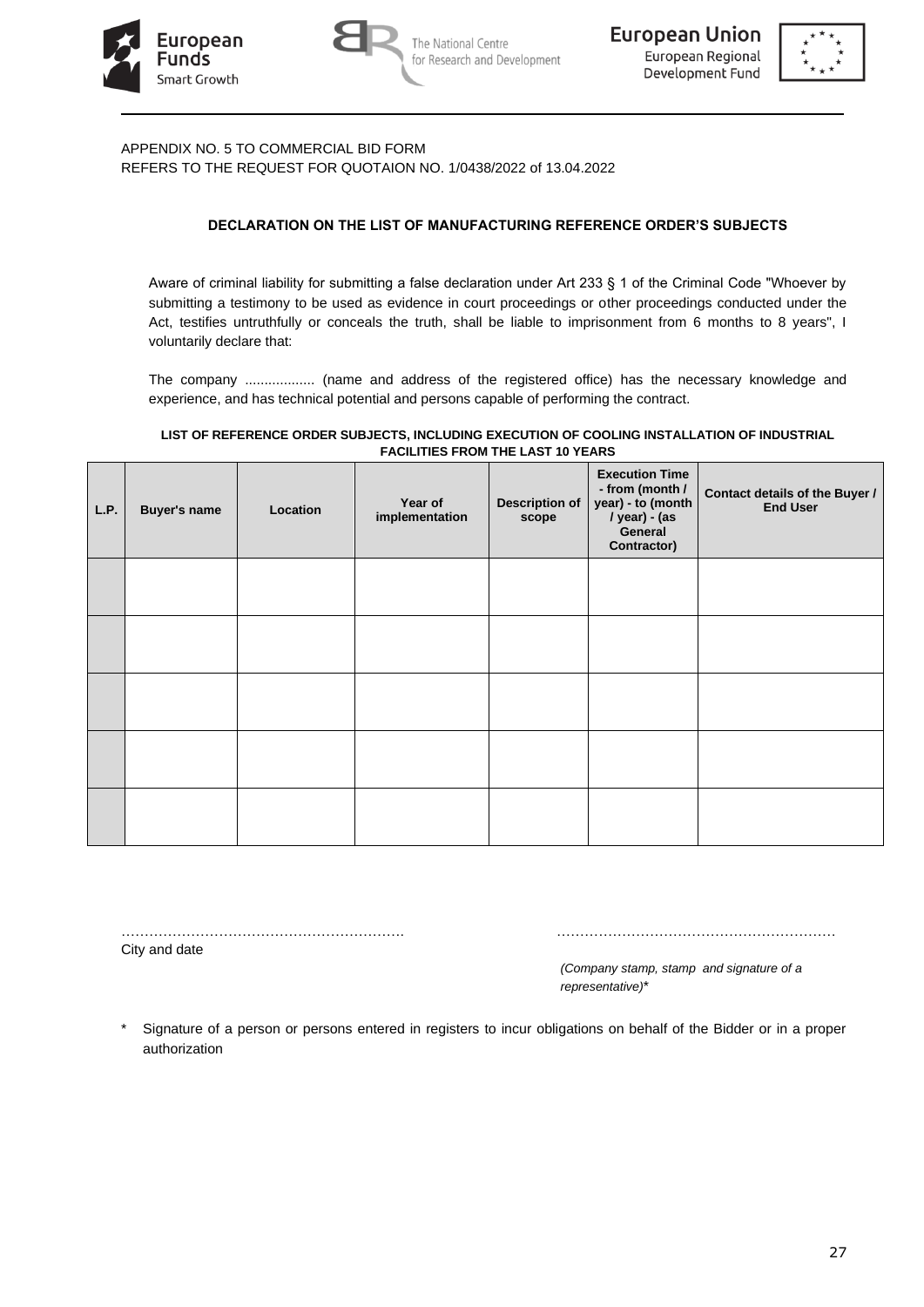





APPENDIX NO. 1b TO THE REQUEST FOR QUOTATION no. 1/0438/2022 of 13.04.2022

# TECHNICAL BID FORM

The bid constitutes a reply to the request for quotation no. 1/0438/2022 of 13.04.2022 concerning **modernization of the mechanical rail head hardening system in DWD Dąbrowa Górnicza.**

# **1. Data of the bidder**:

- f. Name: …………………………………………………………………………..
- g. Address of the registered office: ………………………………………………………………
- h. Taxpayer ID No. (NIP): ……………………………………………………………………………….
- i. Business Entity ID No. (REGON): …………………………………………………………………………
- j. Person authorized to contact the Buyer: name and surname: ……………………………………………………………… Phone: ………………………………………………………………………….. e-mail address: ………………………………………………………………….
- **2. Reference to the entry criteria. The Ordering Party will verify the compliance of the submitted matter of the offer with the description of the subject matter of the contract by examining its completeness. Failure to meet one of the following requirements by the Bidder (being the entry criteria) will mean that the offer will be rejected and will not be subject to further evaluation.**

| I.p.           | List of criteria admitting to the<br>next stage of bids evaluation for<br>modernization of cooling system                                                                                                                      | <b>Confirmation</b><br>(YES/NO) | <b>Description of the</b><br>feasibility of the task<br>The information<br>contained in the table<br>below is the basis for the<br><b>Buyer's assessment of</b><br>the Bidder's compliance<br>with the technical and<br>technological<br>requirements. | <b>Bidder's</b><br>comments! | <b>Offer</b><br>reference:<br>Page<br>number.<br>Item no |
|----------------|--------------------------------------------------------------------------------------------------------------------------------------------------------------------------------------------------------------------------------|---------------------------------|--------------------------------------------------------------------------------------------------------------------------------------------------------------------------------------------------------------------------------------------------------|------------------------------|----------------------------------------------------------|
| $\mathbf{1}$   | The Bidder confirms on the<br>acceptance of Health & Safety<br>Agreement applicable in AMP - the<br>Agreement is attached as Annex 4 to<br>the inquiry 1/0438/2022                                                             |                                 |                                                                                                                                                                                                                                                        |                              |                                                          |
| $\overline{2}$ | The Bidder shall submit a declaration<br>that it is not in arrears with the<br>payment of public & legal receivables<br>(taxes, social insurance premiums)                                                                     |                                 |                                                                                                                                                                                                                                                        |                              |                                                          |
| $\mathfrak{B}$ | The Bidder will submit a statement<br>that, as part of the AGREEMENT, it<br>will have human resources (incl.<br>works manager with building license<br>for UDT according to polish building<br>law, surveyor, project manager, |                                 |                                                                                                                                                                                                                                                        |                              |                                                          |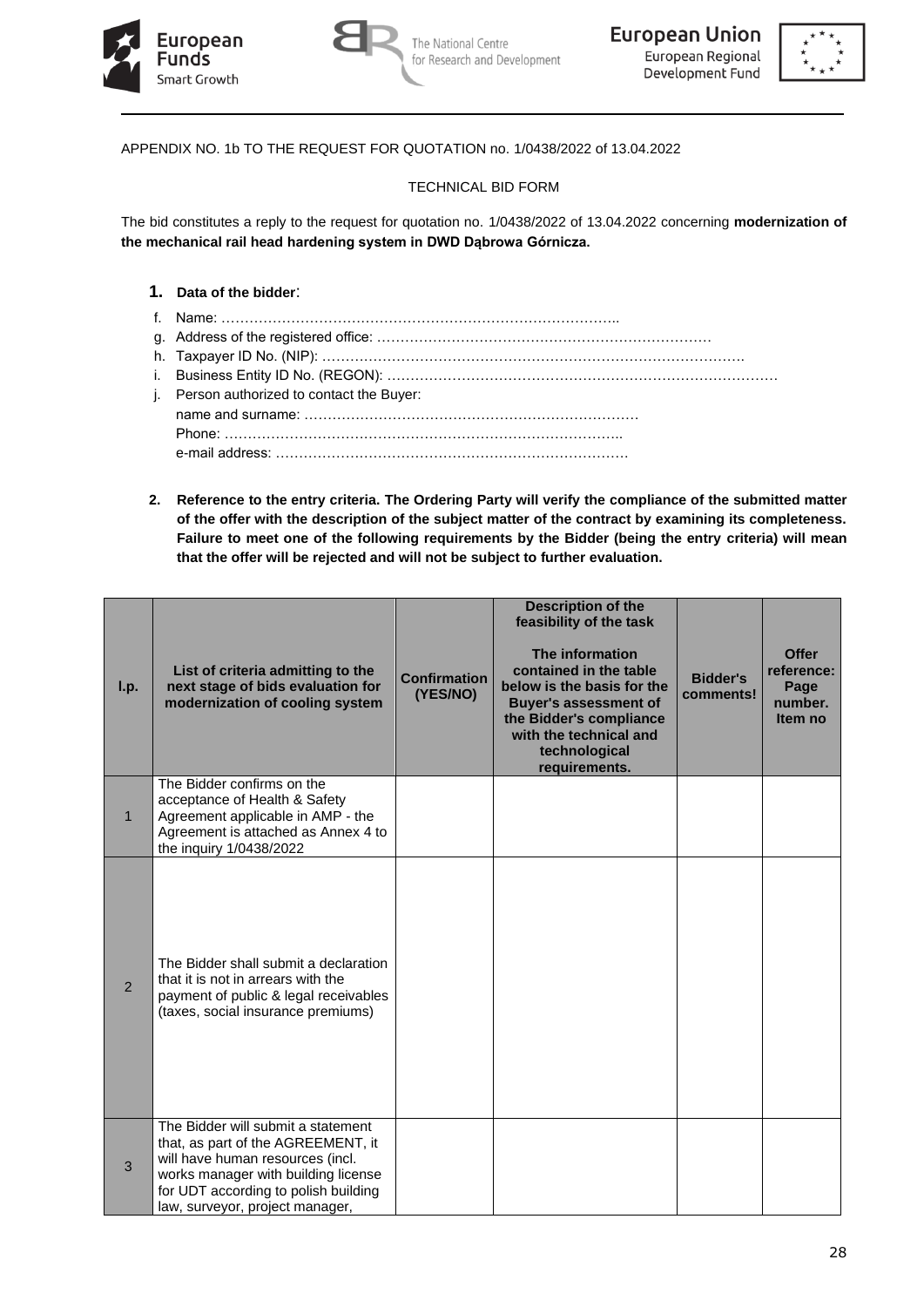



**European Union**<br>European Regional<br>Development Fund



|                | health and safety supervision, crane                                  |  |  |
|----------------|-----------------------------------------------------------------------|--|--|
|                | operator) and equipment / tools                                       |  |  |
|                | necessary to perform the assembly                                     |  |  |
|                | work within the time limit indicated by                               |  |  |
|                | the ordering party.                                                   |  |  |
|                | The Bidder will submit a statement                                    |  |  |
|                | that, as part of the AGREEMENT, he                                    |  |  |
|                | will ensure the presence of an                                        |  |  |
| $\overline{4}$ | assembly manager, who will report                                     |  |  |
|                | the progress of work to AMP.                                          |  |  |
|                | Communication in English required -                                   |  |  |
|                | AMP allows the participation of an                                    |  |  |
|                | interpreter.                                                          |  |  |
|                | The Bidder will submit a statement                                    |  |  |
|                | that as part of the AGREEMENT, he                                     |  |  |
|                | will assemble the deliverd devices in                                 |  |  |
|                | accordance with the technical and                                     |  |  |
| $\sqrt{5}$     | assembly documentation and in                                         |  |  |
|                | accordance with the latest technical                                  |  |  |
|                | knowledge. Any deviations from the                                    |  |  |
|                | documentation will be reported on an                                  |  |  |
|                | ongoing basis and will require written                                |  |  |
|                | approval.<br>The Bidder will submit a statement                       |  |  |
|                | that, as part of the AGREEMENT, it                                    |  |  |
|                | will provide a work cycle during the                                  |  |  |
| 6              | performance of works 24/7, all shifts                                 |  |  |
|                | will be fully covered. Work that does                                 |  |  |
|                | not affect the production process                                     |  |  |
|                | should start before HSM stoppage.                                     |  |  |
|                | Together with the offer, the Bidder                                   |  |  |
|                | will present a general Project                                        |  |  |
|                | implementation schedule, including                                    |  |  |
| $\overline{7}$ | the stages of implementation in                                       |  |  |
|                | accordance with the Schedule                                          |  |  |
|                | indicated in point III of this RFQ                                    |  |  |
|                | The Bidder will present a detailed                                    |  |  |
|                | Project implementation schedule,                                      |  |  |
|                | including the stages of                                               |  |  |
|                | implementation, in accordance with                                    |  |  |
|                | the Schedule indicated in point III of                                |  |  |
|                | this request for quotation no later                                   |  |  |
| $\bf 8$        | than 30 days before the                                               |  |  |
|                | commencement of works on the                                          |  |  |
|                | HSM. The schedule will take into                                      |  |  |
|                | account the branch coordinations in<br>order to determine the correct |  |  |
|                | sequence of work. The schedule                                        |  |  |
|                | must comply with paragraph. 3.1.9                                     |  |  |
|                | and 4 of the technical specification.                                 |  |  |
|                | The Bidder will submit a statement                                    |  |  |
|                | that, as part of the AGREEMENT, it                                    |  |  |
| 9              | will grant a Warranty - 24 months                                     |  |  |
|                | after signing the Final Acceptance                                    |  |  |
|                | Protocol.                                                             |  |  |
|                | The Bidder will provide a list of                                     |  |  |
|                | exclusions - liability matrix - for the                               |  |  |
| 10             | subject of the contract that is not an                                |  |  |
|                | acceptance criterion - IF                                             |  |  |
|                | <b>APPLICABLE</b>                                                     |  |  |
|                | The Bidder will confirm that it accepts                               |  |  |
|                | the work being carried out under the                                  |  |  |
| 11             | supervision of an AMP                                                 |  |  |
|                | representative and a representative                                   |  |  |
|                | of the main technology provider.                                      |  |  |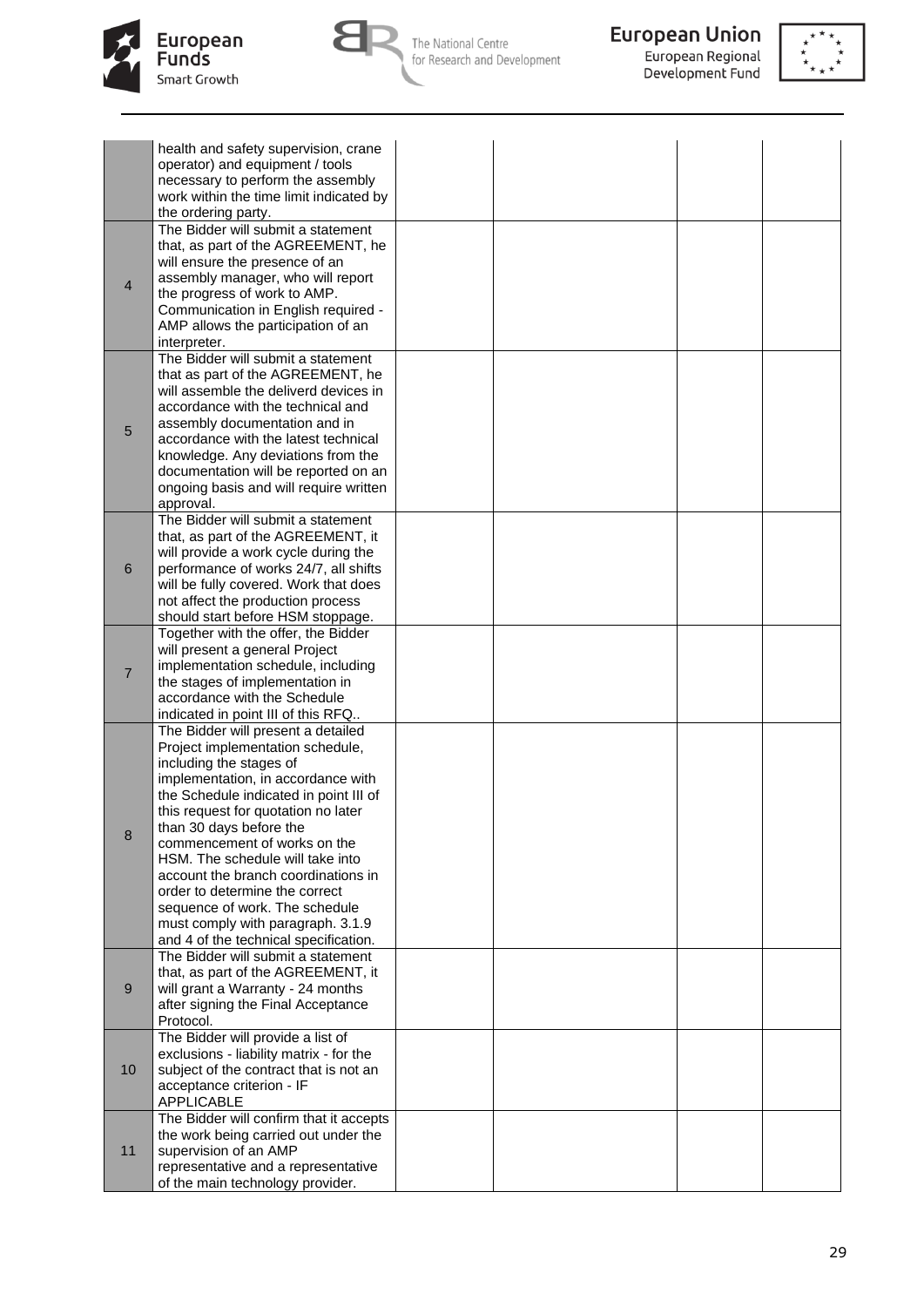





…………………………..…...., (date) ………… ....................................................

City, on Company stamp, stamp and signature of a representative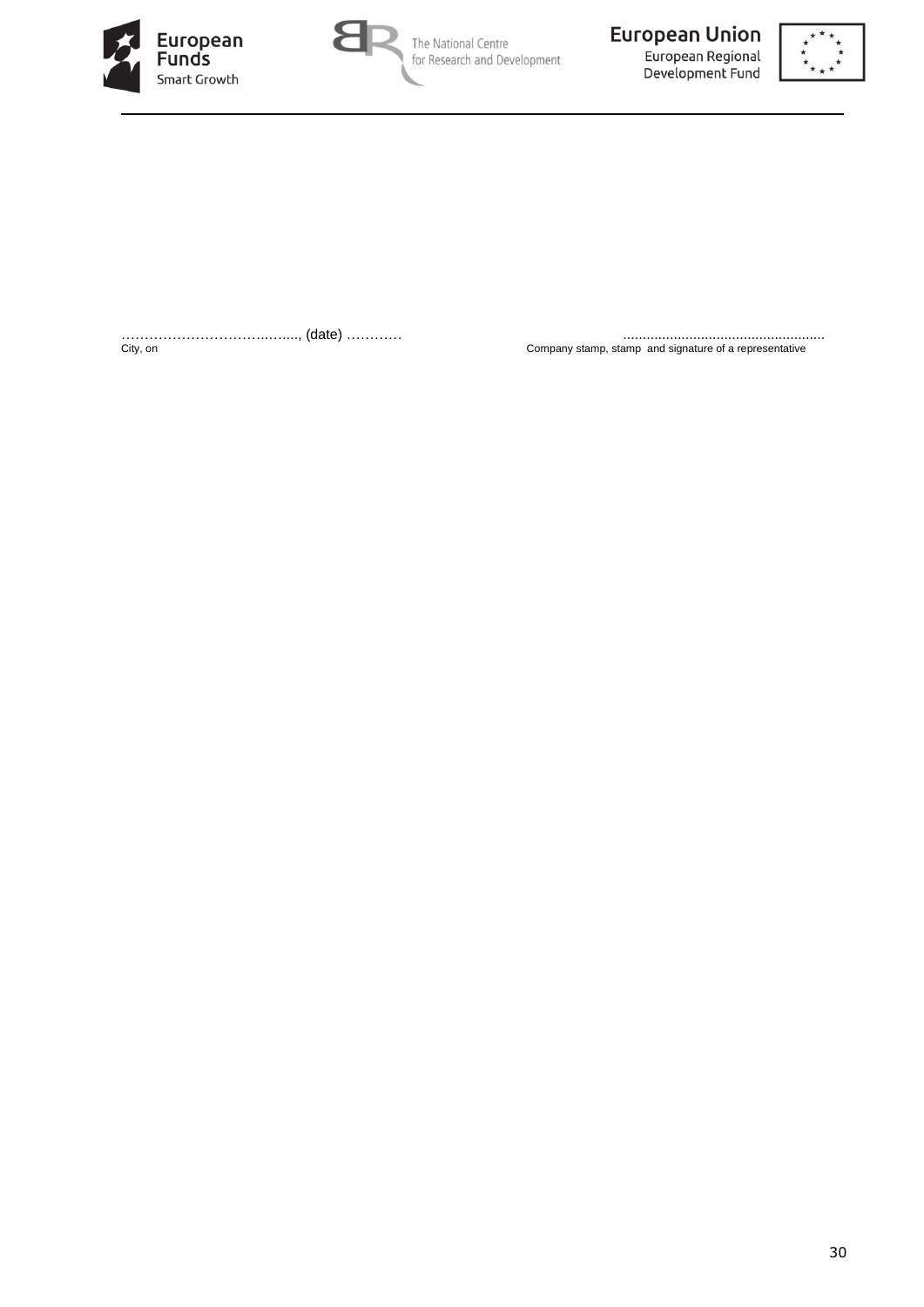





APPENDIX NO. 2 TO THE REQUEST FOR QUOTATION no. 1/0438/2022 of 13.04.2022

# **1) TEMPLATE OF BANK GUARANTEE PAYABLE ON FIRST DEMAND SECURING THE CLAIMS FOR DEFECTS**

(name and address of the beneficiary)

### **GUARANTEE PAYABLE ON FIRST DEMAND SECURING THE CLAIMS FOR DEFECTS**

#### **no. ………………….**

We have been informed that ArcelorMittal Poland S.A. having its registered office in Dąbrowa Górnicza (hereinafter referred to as "the Company") signed, on **[ ]**. Contract no.: **[ ]**, the subject-matter of which is **[ ]** (hereinafter referred to as the "Contract"), with the company **[ ]** (hereinafter referred to as the "the Contractor") for the amount **[ ]**

We have also been informed that, in accordance with the terms of the Contract, the Contractor is to provide a bank guarantee to the Company in the amount of **[ ]** to secure Company's claims resulting from statutory warranty for defects of the object of the Contract and Company's claims resulting from contractual quality guarantee granted by the Contractor, including Company's claims arisen as a result of exercise by the Company of the right of withdrawal from the Contract or the right to decrease the price.

In connection with the above, we, [name, KRS number and address of the bank] (hereinafter referred to as the "Bank"), acting to the order of the Contractor, hereby irrevocably and unconditionally undertake to pay each amount or amounts up to the total amount not exceeding:

## **[ ]**

### (in words: **[ ] )**

upon receipt from the Company of the first written payment request containing a statement that the Contractor has not fulfilled their obligations towards the Company resulting from statutory warranty for defects of the object of the Contract and Company's claims resulting from contractual quality guarantee granted by the Contractor, including Company's claims arisen as a result of exercise by the Company of the right of withdrawal from the Contract or the right to decrease the price.

In order to ensure credibility of the signatures, the written payment request should be sent to us to the address [] in one of the following ways:  $\Box$  ]

- through a key-protected SWIFT message (SWIFT code **[ ]**), along with a confirmation from the Bank that they are in possession of the original payment request issued by the Company, signed by the authorized persons, and that the SWIFT order sent by this Bank accurately reflects the content of the Company's request, submitted under this guarantee, and the original of the request has been sent to the aforementioned address, or **[ ]**
- through of the bank keeping the account of the Company which will confirm that the signatures affixed on the payment request have been made by the persons authorized to sign documents on behalf of the Company.

In the case of any payment made under this guarantee, the amount of our liability shall be automatically reduced by the amount of the payment effected.

The present performance bond shall become effective on the day of issuing and shall remain valid until **[ ]**

Claims under the Bond shall be received by the Bank no later than on the last day of the validity term of the Bond. After this term or, in the case of an earlier payment of the full amount of the Bond, the Bond shall expire automatically and completely, regardless of whether its original has been returned to

the Bank, or not. Return of the original Bond before the end of its validity term shall be understood as release of the Bank from their assumed obligations and an authorization to cancel the Bond.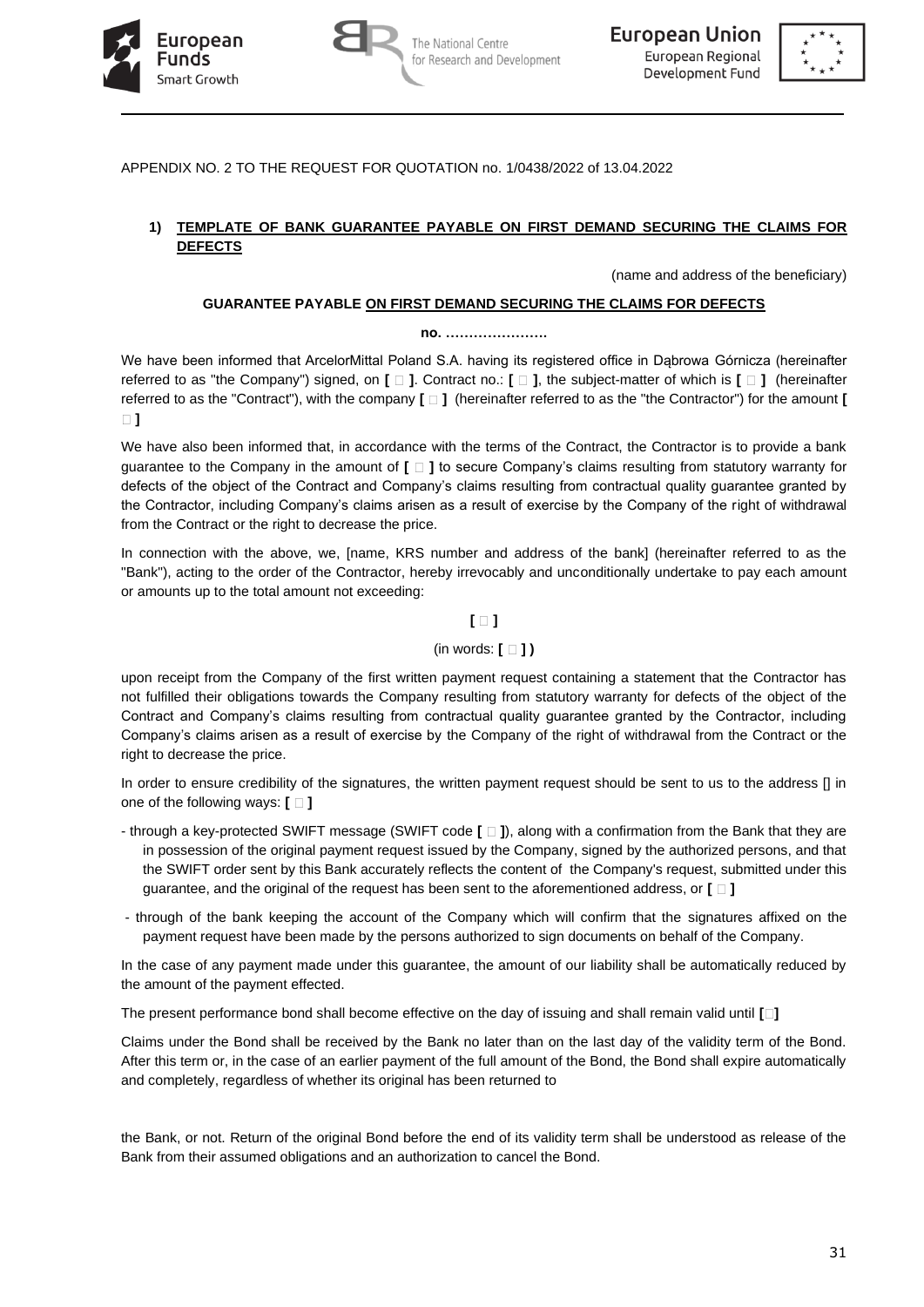





Any assignment of the bond shall be deemed invalid unless made with our consent. This guarantee is subject to the Uniform Rules for Demand Guarantee URDG 2010 Revision No 758. All bank guarantees must be notified through ING Bank Śląski S.A., Swift INGBPLPW

# **2) TEMPLATE OF BANK GUARANTEE PAYABLE ON THE FIRST REQUEST**

### **(name and address of the beneficiary)**

### **GUARANTEE PAYABLE ON THE FIRST REQUEST no. ………………….**

We have been informed that ArcelorMittal Poland S.A. having its registered office in Dąbrowa Górnicza (hereinafter referred to as "the Company") signed, on **[ ]**. Contract no.: **[ ]**, the subject-matter of which is **[ ]** (hereinafter referred to as the "Contract") with the company **[** $\Box$ ] (hereinafter referred to as the "the Contractor") for the amount **[ ]**

We have also been informed that the Contractor shall receive advance payment in the amount of  $[\Box]$  from the Company after presentation of the bank guarantee for return of the advance payment, issued for the Company. **[ ]**

In connection with the above, we, [name, KRS number and address of the bank] (hereinafter referred to as the "Bank"), acting to the order of the Contractor, hereby irrevocably and unconditionally undertake to pay each amount or amounts up to the total amount not exceeding:

**[ ]**

## (in words: **[ ] )**

upon receipt from the Company of the first written payment request containing a statement that the Contractor has not fulfilled their contractual obligations towards the Company and has not returned the advance payment paid by the Company in full or in part.

In order to ensure credibility of the signatures, the written payment request should be sent to us to the address **[ ]** in one of the following ways:  $\mathbf{f} \cap \mathbf{1}$ 

- through a key-protected SWIFT message (SWIFT code **[ ]**), along with a confirmation from the Bank that they are in possession of the original payment request issued by the Company, signed by the authorized persons, and that the SWIFT order sent by this Bank accurately reflects the content of the Company's request, submitted under this guarantee, and the original of the request has been sent to the aforementioned address, or **[ ]**
- through of the bank keeping the account of the Company which will confirm that the signatures affixed on the payment request have been made by the persons authorized to sign documents on behalf of the Company.

In the case of any payment made under this guarantee, the amount of our liability shall be automatically reduced by the amount of the payment effected.

The present performance bond shall become effective on the day of issuing and shall remain valid until **[ ]**

Claims under the Bond shall be received by the Bank no later than on the last day of the validity term of the Bond. After this term or, in the case of an earlier payment of the full amount of the Bond, the Bond shall expire automatically and completely, regardless of whether its original has been returned to the Bank, or not. Return of the original Bond before the end of its validity term shall be understood as release of the Bank from their assumed obligations and an authorization to cancel the Bond.

Any assignment of the bond shall be deemed invalid unless made with our consent. This guarantee is subject to the Uniform Rules for Demand Guarantee URDG 2010 Revision No 758. All bank guarantees must be notified through ING Bank Śląski S.A., Swift INGBPLPW